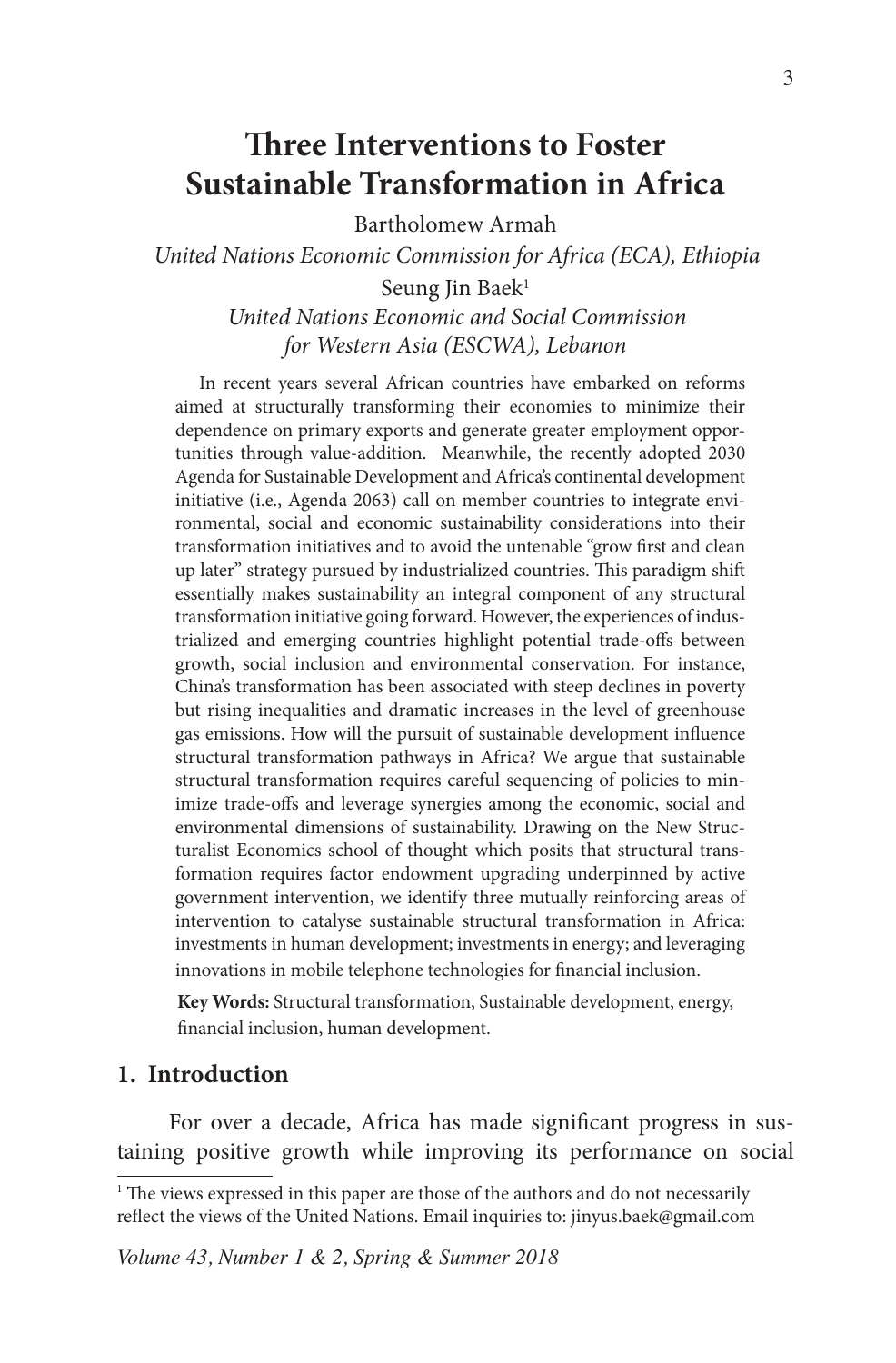indicators such as health and education. Real GDP increased by 54 percent between 2004 and 2014, which is more than twice the global rate of 24 percent (UNCTAD, 2016). Over the same period, maternal and child mortality halved, while several countries achieved universal primary enrolment as well as gender parity at the primary level of education (ECA et al., 2015). These developments transformed Africa's narrative from a hopeless continent to a continent on the rise.

Notwithstanding these positive developments, a number of countervailing trends raise doubts about the sustainability of the continent's development trajectory. First, growth has been associated with limited employment opportunities and only marginal declines in poverty. Extreme poverty (measured at \$1.25 per day) in Sub-Saharan Africa declined a mere 15 percent over the 23-year period from 1990 to 2013. Meanwhile, the number of people classified as extremely poor increased by 109 million during the period 1990 to 2012 (UNSD, 2016) while unemployment and underemployment remain enduring features of the development landscape. Approximately 70 percent of jobs in Sub-Saharan Africa are classified as vulnerable and youth unemployment averaged 21.1 percent in 2014 (ECA et al., 2016).

The continent is also characterized by high levels of income inequality and inequalities in access to social services. Measured by the Gini coefficient, Africa's income inequality (0.439 over the period 2000– 2009) is second only to Latin America's (0.522 percent) (AfDB, 2012). In 2010, six out of the 10 most unequal countries worldwide were in Africa; Southern Africa is the most unequal sub-region of the continent (Armah et al., 2014).

Income inequalities have translated into pervasive disparities in access to social services. Births to women in the top quintile are nearly three times more likely to be attended by a trained professional than births to women in the poorest quintile. Ninety percent of women living in urban areas have at least one antenatal care visit during pregnancy, compared to 71 percent of women living in rural areas (ECA, 2011). Children and adolescents from the poorest households are at least three times more likely to be out of school than children from the richest households. And children from the poorest households are more than twice as likely to be stunted as children from the richest households, leading to further school dropouts (ECA, 2014).

One school of thought attributes the limited inclusiveness of growth to the lack of structural transformation or the failure of most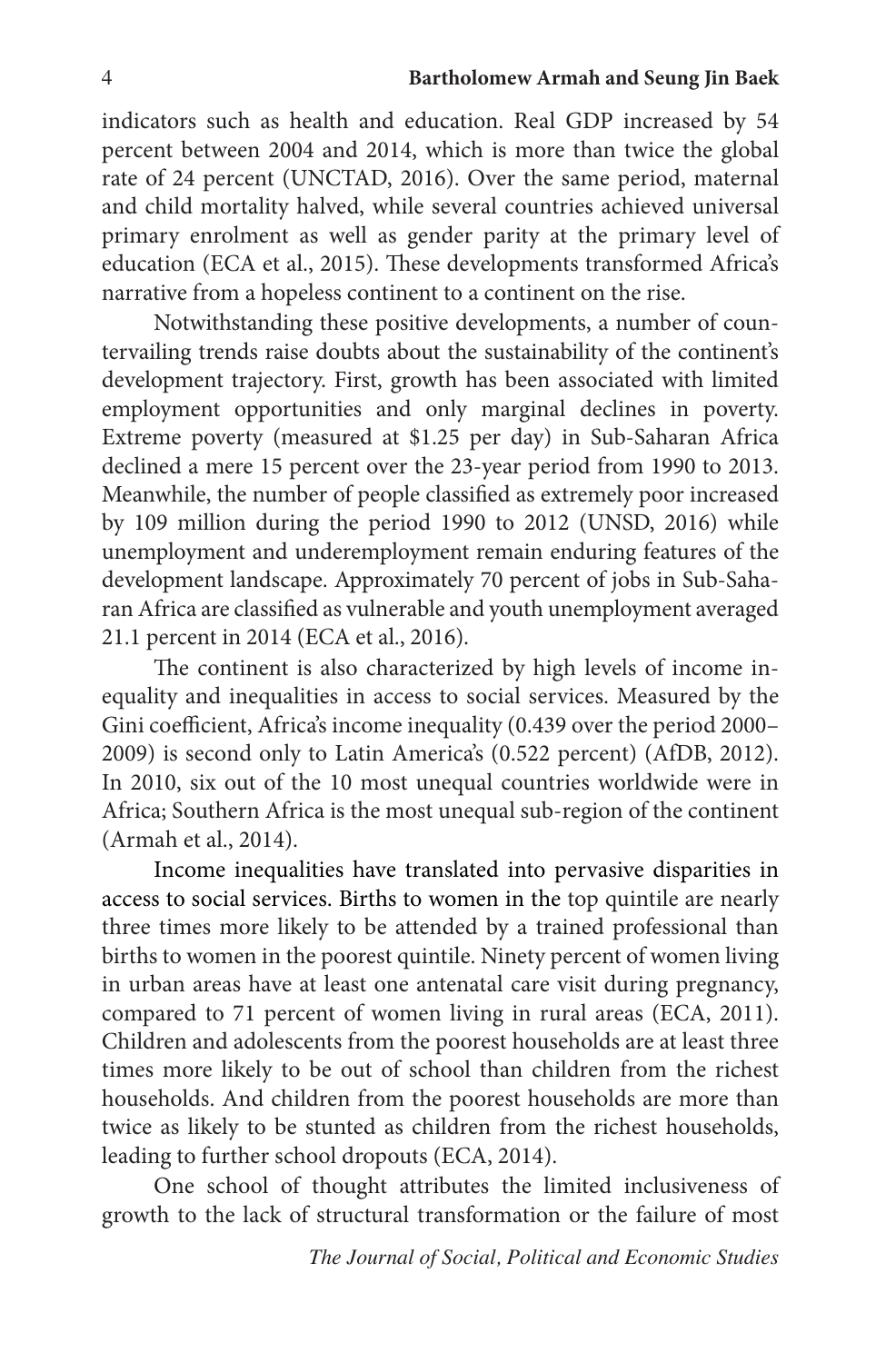African countries to significantly transform their low productivity agrarian economies into high productivity industrial ones. Most African countries depend on a narrow range of primary commodities, which renders them vulnerable to external shocks and undermines prospects for job creation through value addition and beneficiation. Indeed, the current pattern of development in most African countries runs counter to the expected pattern in most emerging countries (McMillan and Rodrik, 2011). Growth has been driven largely by the services sector while the contribution (using the value-added approach to GDP estimation) of manufacturing, to GDP has declined since 2001, stagnating at around 11 percent of GDP (see figure 1).



*Figure 1. Sectoral contributions to GDP in Africa*

The environmental impact of growth depends on the indicator being examined. The impact of growth on the level of greenhouse gas emissions has been minimal but the growth of such emissions has been rising in recent years. Africa has the lowest level of greenhouse gas emissions globally, however; like the rest of the world, the continent's emissions are closely associated with GDP per-capita growth (see figure 2 and 3) (Armah and Baek, 2015).

This relationship suggests that notwithstanding the relatively low share of manufacturing in GDP, the current growth pattern in Africa is environmentally unsustainable and inconsistent with the objectives of the Sustainable Development Goals, which call on countries to simultaneously achieve the triple objectives of economic, social and environmental sustainability. In this context, the experience of emerging countries like China, where steep reductions in poverty have been associated with substantial increases in inequality and greenhouse gas

*Source: Armah and Baek (2015)*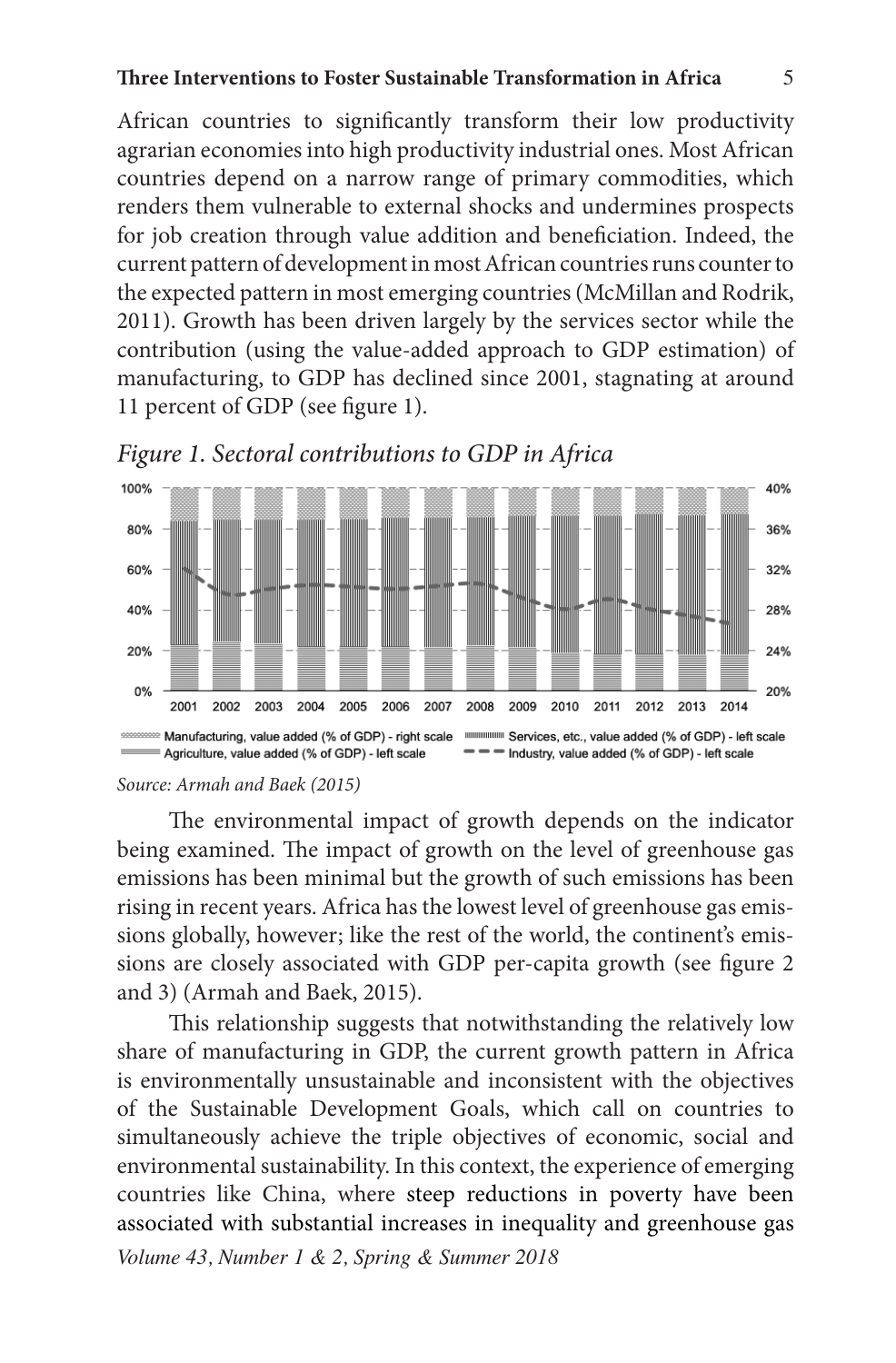emissions, is instructive. China reduced poverty from over 60 percent in 1990 to less than 10 percent in 2010, lifting 566 million people out of extreme poverty, yet income inequality and greenhouse gas emissions increased substantially over the same period.



*Source: Armah and Baek (2015)*

In an effort to increase employment opportunities and reduce inequalities, African countries have prioritized commodity-based industrialization as a strategy for structural transformation in a continental development strategy called Agenda 2063. At the global level, African leaders have also signed on to the 2030 Agenda for Sustainable Development, which also emphasizes industrialization and value addition as key development objectives. Furthermore, to avoid the experiences of industrialized and emerging countries, both agendas prioritize social inclusion and environmental conservation as integral components of structural transformation.

These trends signal a paradigm shift from traditional notions of structural transformation which emphasize productivity improvements, sectoral shifts and demographic transitions but exclude issues of social inclusion and environmental sustainability (e.g., Timmer, 2007). Thus, integrating social and environmental sustainability considerations in the development paradigm requires a broader definition of structural transformation; however, it also raises questions about the appropriate policy measures required for its achievement (Dabla-Norris et al., 2013; Armah et al., 2014; Armah and Baek, 2015). For instance, how can countries expand manufacturing output without damaging the environment or widening inequalities?

This study identifies investments in human capital, renewable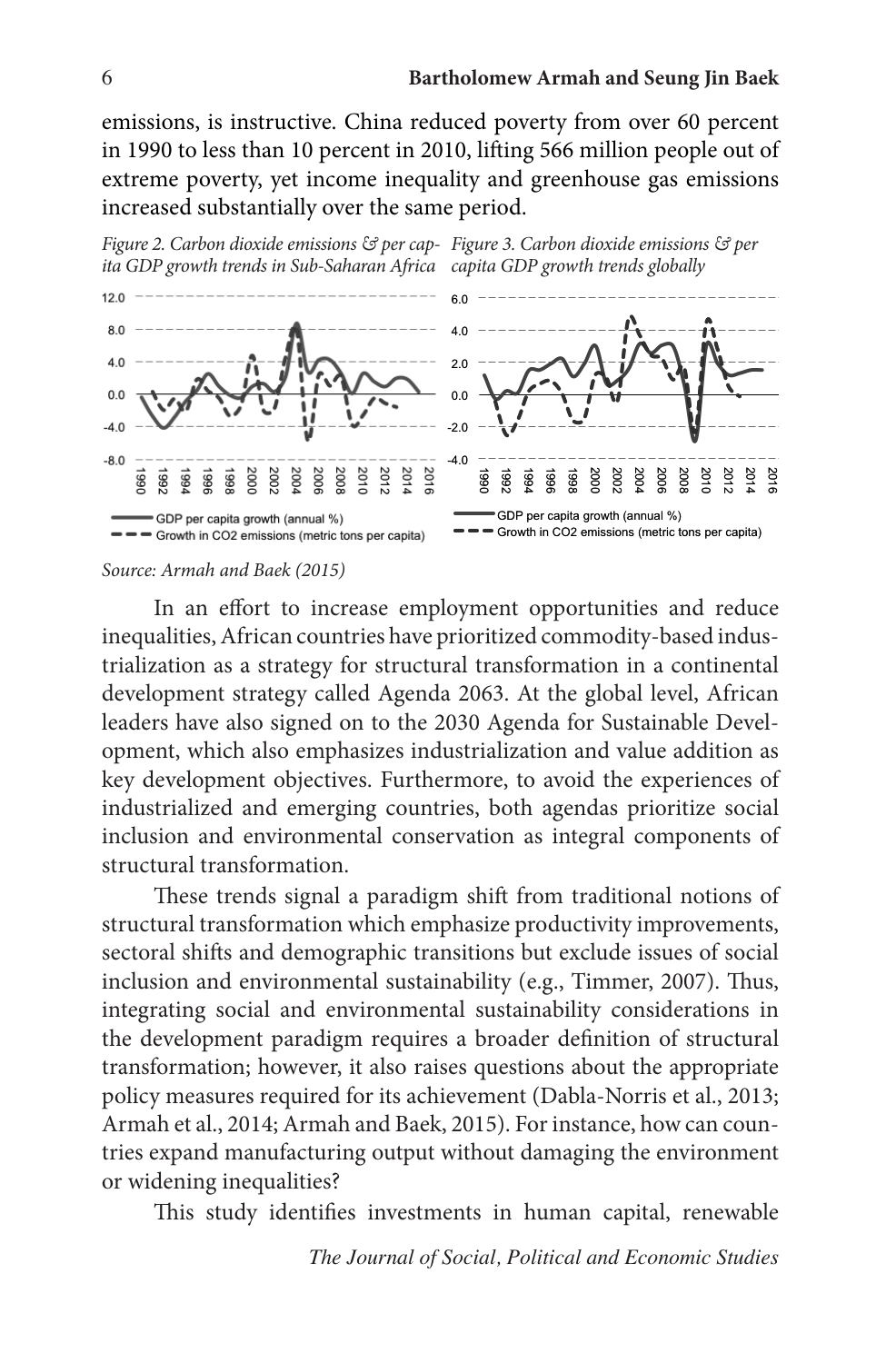energy and financial inclusion as mutually reinforcing and catalytic interventions that can promote economic, social and environmental sustainability. For instance, investments in renewable energy foster growth and employment with limited environmental impact. Leveraging ICT, particularly mobile telephones, for financial inclusion fosters social inclusion by facilitating access to financial services by vulnerable segments of society.

#### **2. Achieving sustainable structural transformation**

Operationalizing a structural transformation agenda that is anchored by economic, social and environmental sustainability requires an understanding of how the three dimensions interact. A substantial body of work on sustainable development has focused on the growth and environment nexus (Michaelowa and Michaelowa, 2009). For instance, the Brundtland Commission, which pioneered the concept of sustainable development, defined it as "development that meets the needs of the present without compromising the ability of future generations to meet their own needs" (World Commission on Environment and Development, 1987). Agenda 21, the outcome document of the Earth Summit held in Rio de Janeiro in 1992, called for the integration of environmental and developmental concerns. Subsequently, in 2012, the Rio +20 Conference called on UN member States to "further mainstream sustainable development at all levels, integrating economic, social and environmental aspects and recognizing their interlinkages, so as to achieve sustainable development in all its dimensions." (UN, 2012). However, the concept of sustainable development has been challenged on several grounds. One school of thought is that growth is inherently unsustainable because it is accompanied by a depletion of resources and environmental degradation (Repetto et al., 1989; Pearce and Atkinson, 1993; Hamilton and Clemens, 1999; Dasgupta, 2013).

Concerns about the potential tensions between growth and environmental sustainability are mirrored in the structural transformation literature as well. A widely agreed definition of structural transformation refers to a process by which the relative importance of different sectors and activities of an economy changes over time. In the African context, this implies: a relative decline of low-productivity agriculture and low value-added extractive activities; a relative increase in manufacturing and high-productivity services; a decline in the relative share of agricultural employment in GDP; rural-to-urban migration that stimulates the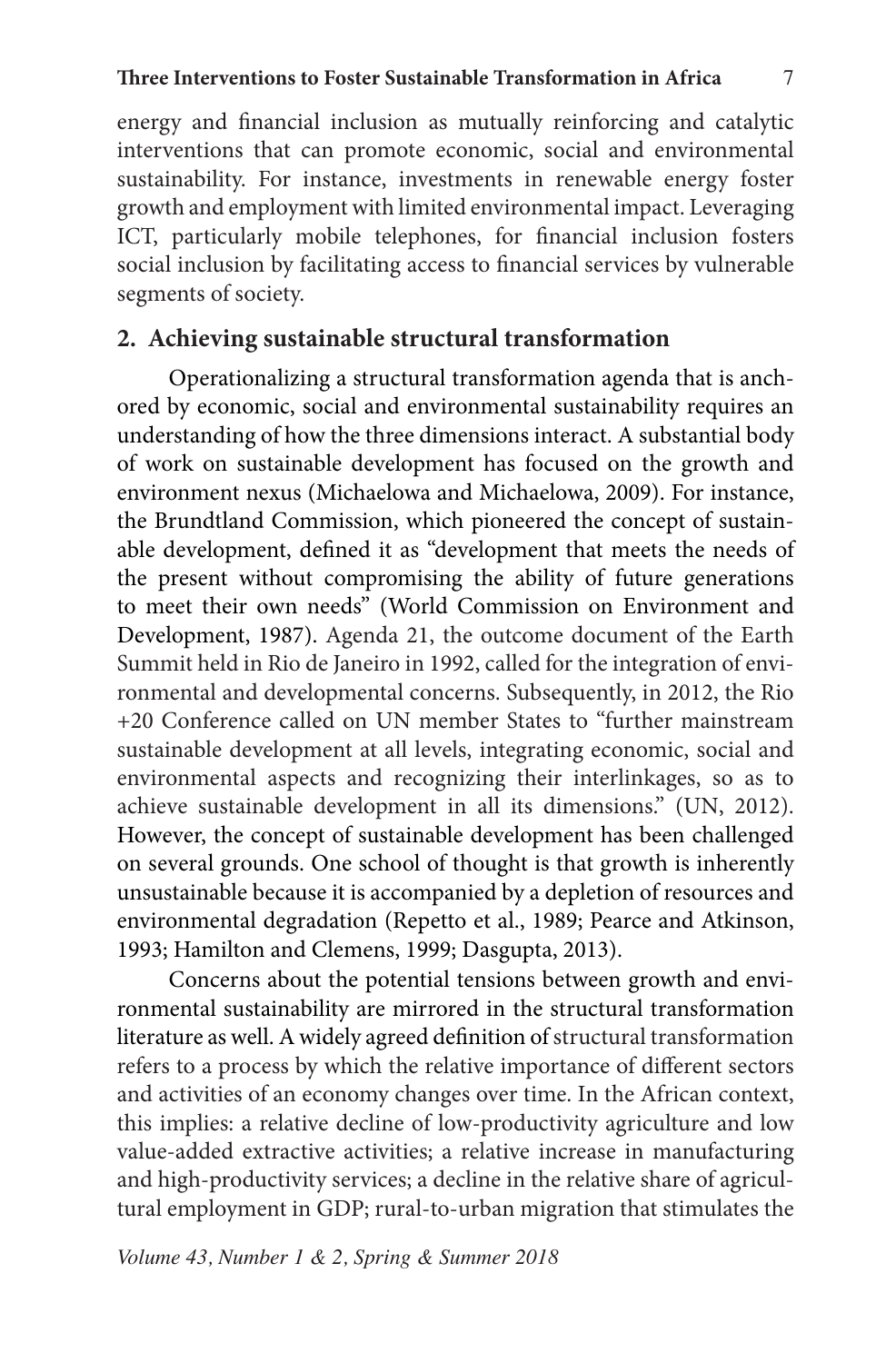process of urbanization; and a rise of a modern industrial and service economy (Timmer, 2007). However, while structural transformation lays the foundation for high and sustained economic growth, it is likely to lead to deterioration in environmental quality, unless deliberate action is taken to ensure environmental sustainability during the transformation process (UNCTAD, 2012).

The views expressed above are consistent with the Environmental Kuznets curve concept (Grossman and Krueger, 1995; López-Menéndez, Pérez and Moreno, 2014) which provides a theoretical framework for the analysis of the relationship between growth and the environment. According to this school of thought industrial development initially causes higher emissions of greenhouse gases; however, net emissions eventually drop as the increase in income level leads to technological advancements associated with curbing such emissions.

However, the empirical validity of the Kuznets curve depends on the environmental good in question. For instance, while carbon dioxide emissions hardly decline with levels of development, sulphur dioxide<sup>2</sup> emissions declined 74 percent among European Union countries due to factors such as fuel-switching to low-Sulphur fuels such as natural gas and the impact of EU directives relating to the Sulphur content of certain fuels (European Environmental Agency, 2017).

A contrasting school of thought argues that with current technological innovations newly developing countries can decouple greenhouse gas emissions from their developmental process. Indeed, the experiences of Norway and Sweden suggest that countries can achieve high levels of Human Development (measured by the HDI) while attaining low levels of carbon dioxide emissions per capita (Bhattacharjee and Iftikhar, 2011). Furthermore, some scholars (e.g., Collier and Venables, 2012; Simon, 2013) argue that relative to other continents, the potential for economic greening is higher in Africa because the continent has a geographical advantage for producing renewable energies, given its vast untapped water resources and abundant sunshine. Additionally, Africa could leapfrog fossil fuels to green energy if it were to benefit from the diffusion of green technology already developed in the global

<sup>2</sup> Sulphur dioxide is emitted when fuels or other materials containing Sulphur are combusted or oxidized. It is a pollutant that contributes to acid deposition resulting in changes in soil and water quality with adverse effects on aquatic ecosystems in rivers and lakes and damage to forests, crops and other vegetation (European Environmental Agency website accessed May 25 2017: https://www.eea.europa.eu/data-and-maps/indicators/eea-32-sulphur-dioxide-so2-emissions-1/assessment-3).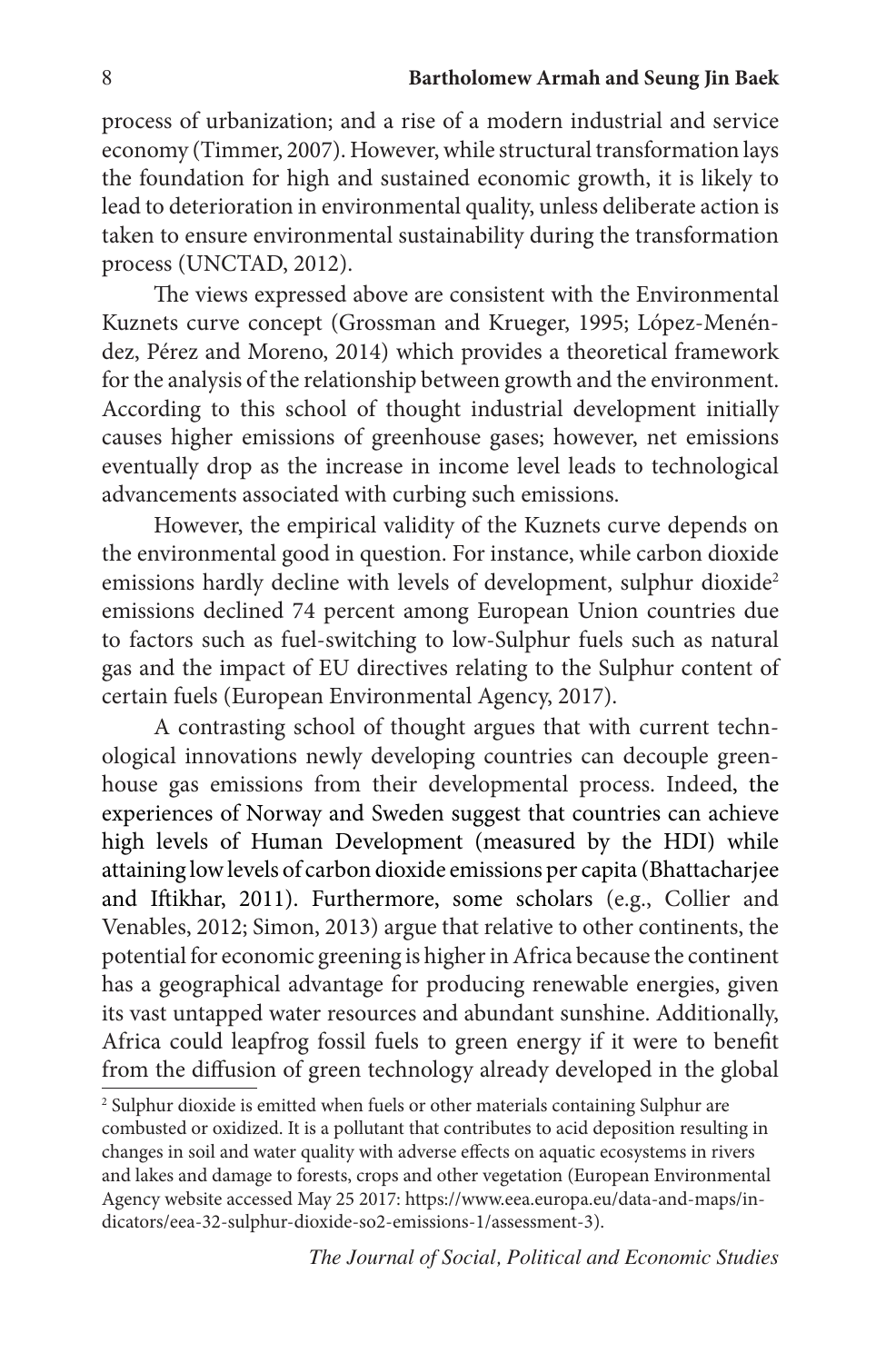West. This would position the continent to leverage synergies between environmental and economic development at the early stages of the development process. In fact, some Africa countries (e.g., Ethiopia) are among the global front runners in this arena (UNEP, 2015).

But the environment is only one aspect of sustainable development. What synergies or trade-offs exist between the pursuit of economic growth and social inclusion? One school of thought, which is in line with the "grow first and redistribute later" strategy (Kuznets, 1955; Smith, 1982/1759), hypothesizes an inverted U-shaped relationship between inequality and growth, with inequality increasing in the early stages of development as capital holders become relatively wealthier due to new opportunities to invest, and subsequently decreasing as the benefits of transformation trickle down to the population.

In contrast to Kuznets, other scholars argue that reducing inequality promotes growth by ensuring a more optimal allocation of resources (Aghion and Bolton, 1992; Banerjee and Newman, 1993; Piketty, 1997), and enhancing human capital development (Perotti, 1996). The latter line of thinking has implications for policy sequencing; countries must prioritize social inclusion if they are to accelerate growth.

Other studies argue that the relationship between growth and inequality depends on other characteristics such as the structure of economies, political and social institutions and cultural heritage (Kaelble and Thomas, 1991). Hence, this school of thought emphasizes the role of income transfer mechanisms in decoupling growth from income inequality (Palma, 2011).

The country-level evidence on the nexus between growth and social inclusion is mixed and significantly depends on the policy approaches (Herzer and Vollmer, 2012). The structural transformation process observed in some Asian countries such as South Korea, Taiwan and Singapore were mainly associated with substantial growth in the manufacturing and export sectors during the 1960–1990s period, which resulted in substantial reductions in absolute poverty while maintaining low (tolerable) levels of income inequality. This ideal outcome was possible because these countries immediately reinvested the benefits from economic growth into areas that supported an inclusive growth process, including land reform and universal education (Stiglitz, 1996).

The foregoing analysis of the literature suggests that the pursuit of economic, social, and environmental sustainability is a complex objective that requires active policy interventions to minimize trade-offs and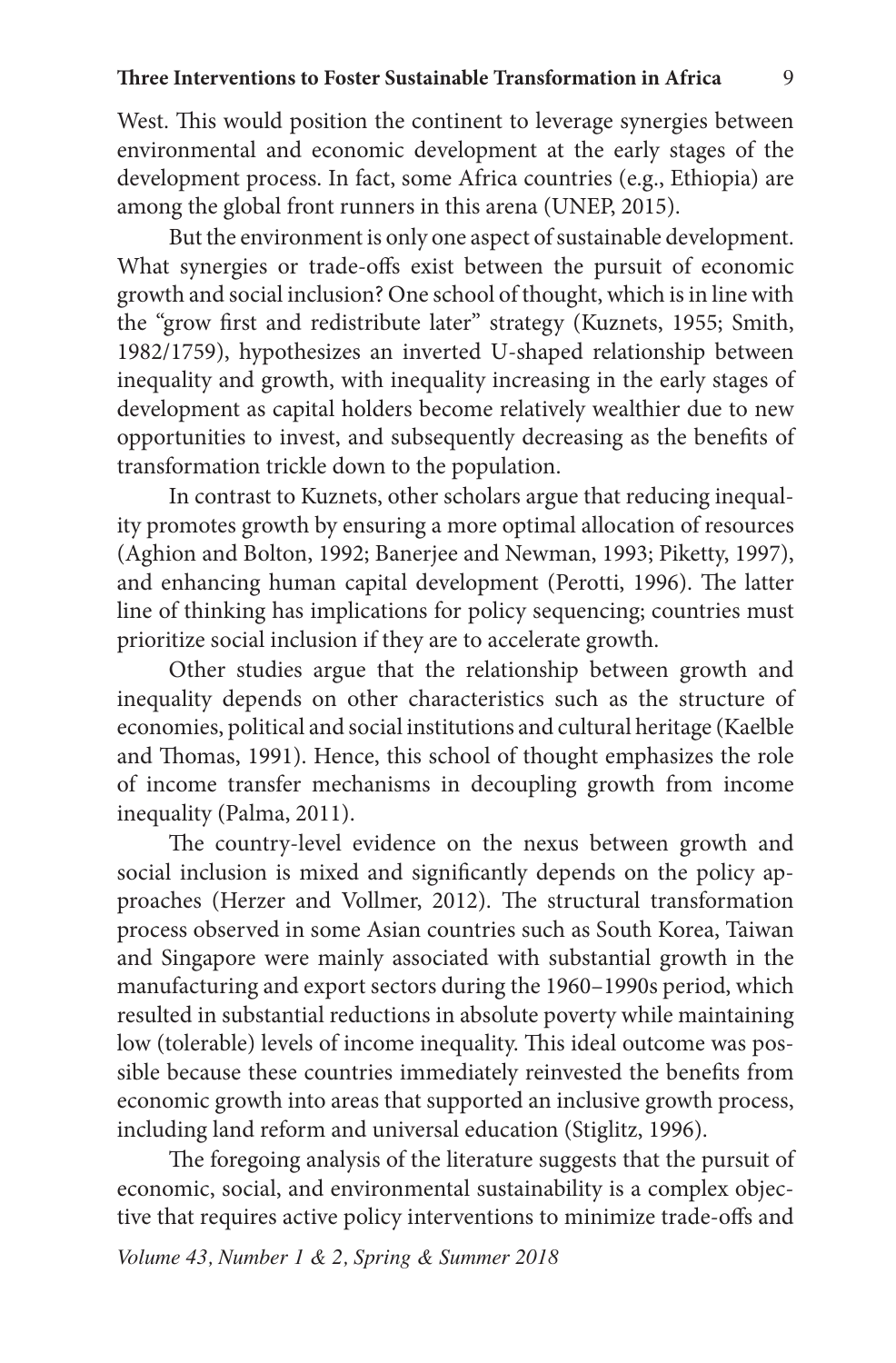leverage synergies. This raises the question of the appropriate policy choices that can leverage synergies and minimize trade-offs across the economic, social and environmental dimensions of development?

#### **3. Perspectives from the New Structural Economics**

Recent perspectives by the New Structural Economics school of thought provide useful insights in this regard (Lin, 2012). This development paradigm emerged in response to the failure of structural adjustment programmes to stimulate growth in developing countries and the realization that the emerging countries of East Asia succeeded in structurally transforming their economies without following the dominant neo-liberal market approach. The New Structural economists posit that the structure of an economy and its comparative advantage depend on the structure and composition of its factor endowments. While factor endowments are given in the short term, they can be altered in the long term through upgrading and technological innovation. They argue that it is only by changing a country's factor endowments, including through continual technological innovation, that a country can achieve sustained economic development and an optimal industrial structure.

While the New Structuralists acknowledge the central role of markets in facilitating the upgrading of factor endowments, they accord governments an active role in "coordinating investments for industrial upgrading and diversification and in compensating for externalities generated by first movers in the dynamic growth process" (Lin, 2012). To improve industrial competitiveness, countries need to increase the relative share of capital, technology and infrastructure in their factor endowment mix (Chang and Baek, 2010).

In several respects the New Structural Economics paradigm speaks to the development realities of most African economies, which tend to score relatively low on investment, savings and technological innovation indicators. Sub-Saharan African countries on average have lower savings and investment to GDP ratios than other regions of the world (see figure 4) and the technological content of their manufactured exports is also relatively lower than the global average (see figure 5), due in part to limited investments in research and development (see figure 6).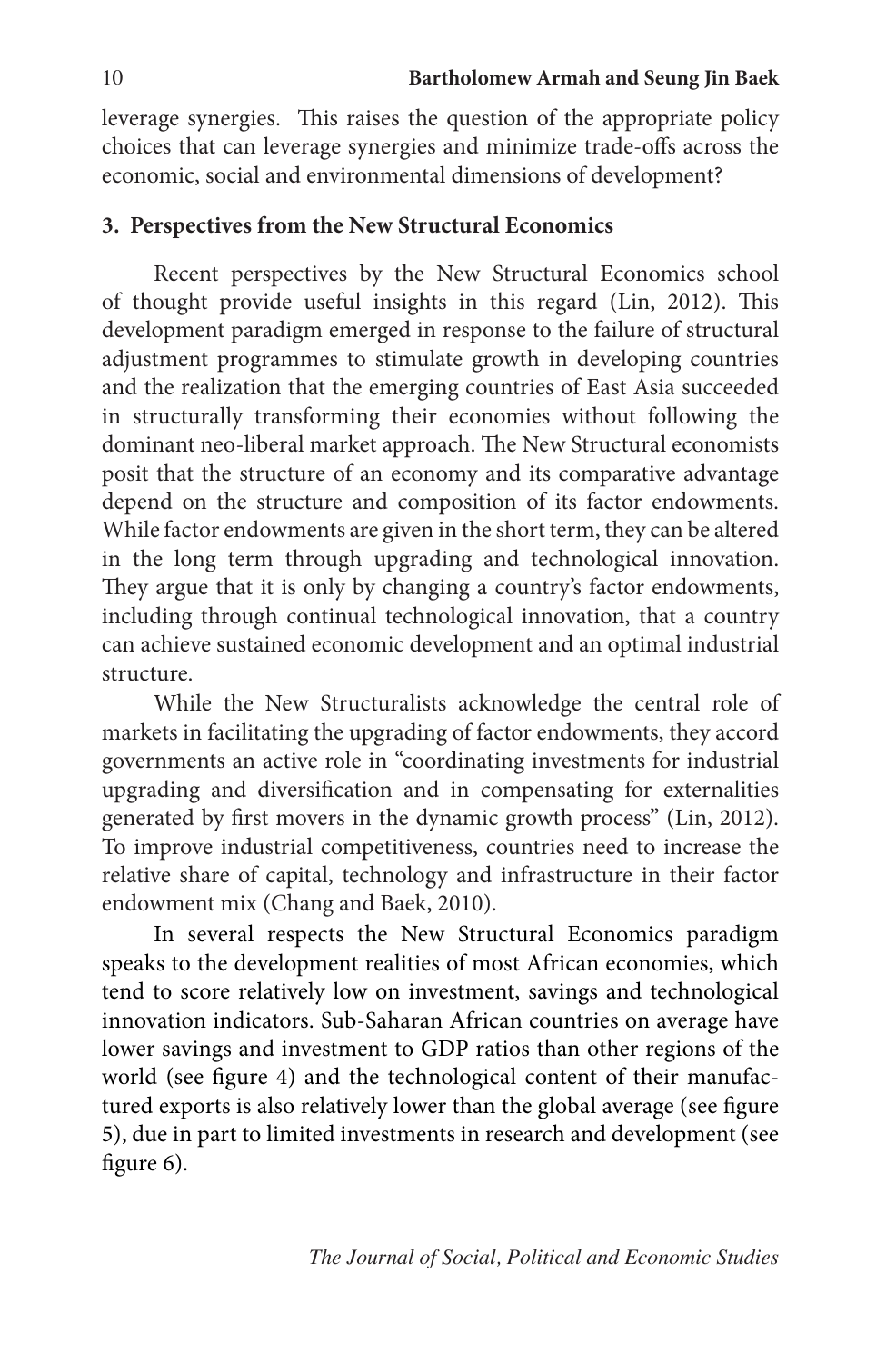



*Source: Author's own elaboration on the basis of the World Bank (2017)*

The school of thought is, however, silent on the specific capital and technology investments that are needed and on the appropriate sequencing of the upgrading process. Appropriate sequencing requires an understanding of the sectoral interlinkages of policy actions and an appreciation of the potential impacts, trade-offs and synergies associated with specific policy actions. The question is what policy interventions are likely to have the greatest catalytic impact on factor upgrading in Africa without degrading the environment or compromising social inclusion.

*Figure 5. Proportion of medium and high-tech industry value added in total value added*



*Source: Author's own elaboration on the basis of the UNSD (2017)*

Using panel data for 29 African countries for the period 1995–2011 to analyze the contributions of economic, social and environmental sustainability to sustainable structural transformation in Africa, Armah and Baek (2015) find that an integrated approach to sustainable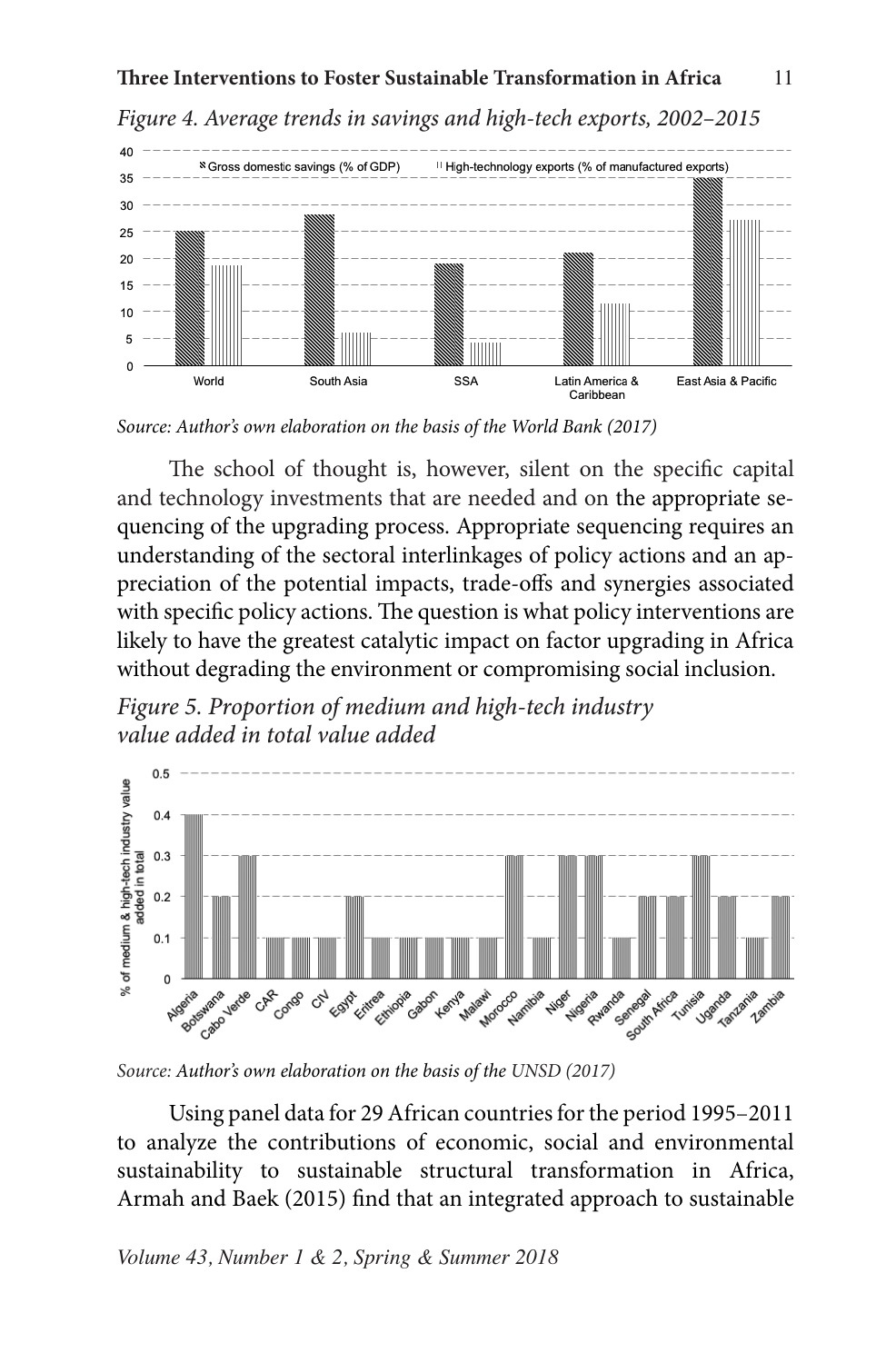development that takes into account the economic, social and environmental dimensions has the most beneficial impact on Africa's structural transformation process.



*Figure 6. Research and development expenditure as a share of GDP*

The main policy conclusion of the study is that countries should not prioritize one dimension over the other but should adopt a simultaneous approach that accords greater priority to interventions that unlock the most binding structural constraints. Investments in social development without appropriate investments in economic development will likely result in a brain-drain, as has been the case in several African countries. Similarly, investments in economic infrastructure without corresponding investments in human development will likely create domestic labor supply and demand mismatches necessitating the importation of skilled labor or resulting in inefficiencies.

Building on the New Structuralist approach, this study highlights three key areas of factor upgrading that are critical to Africa's transformation process: human capital development (i.e., investments in health and education); investments in energy infrastructure; and leveraging mobile technology for financial inclusion and entrepreneurship.

# **4. Human Capital Upgrading**

Without significant investments in human capital development, an economy cannot fully capitalize on investments in capital and technology. Indeed, the benefits of such investments will likely be captured by a small segment of the population, resulting in a widening of inequalities. Alternatively, skilled unemployed labor will seek greener pastures in other countries, leading to a brain-drain. Furthermore, investments in human development can nurture environmental consciousness and

*Source: Author's own elaboration on the basis of the UNSD (2017)*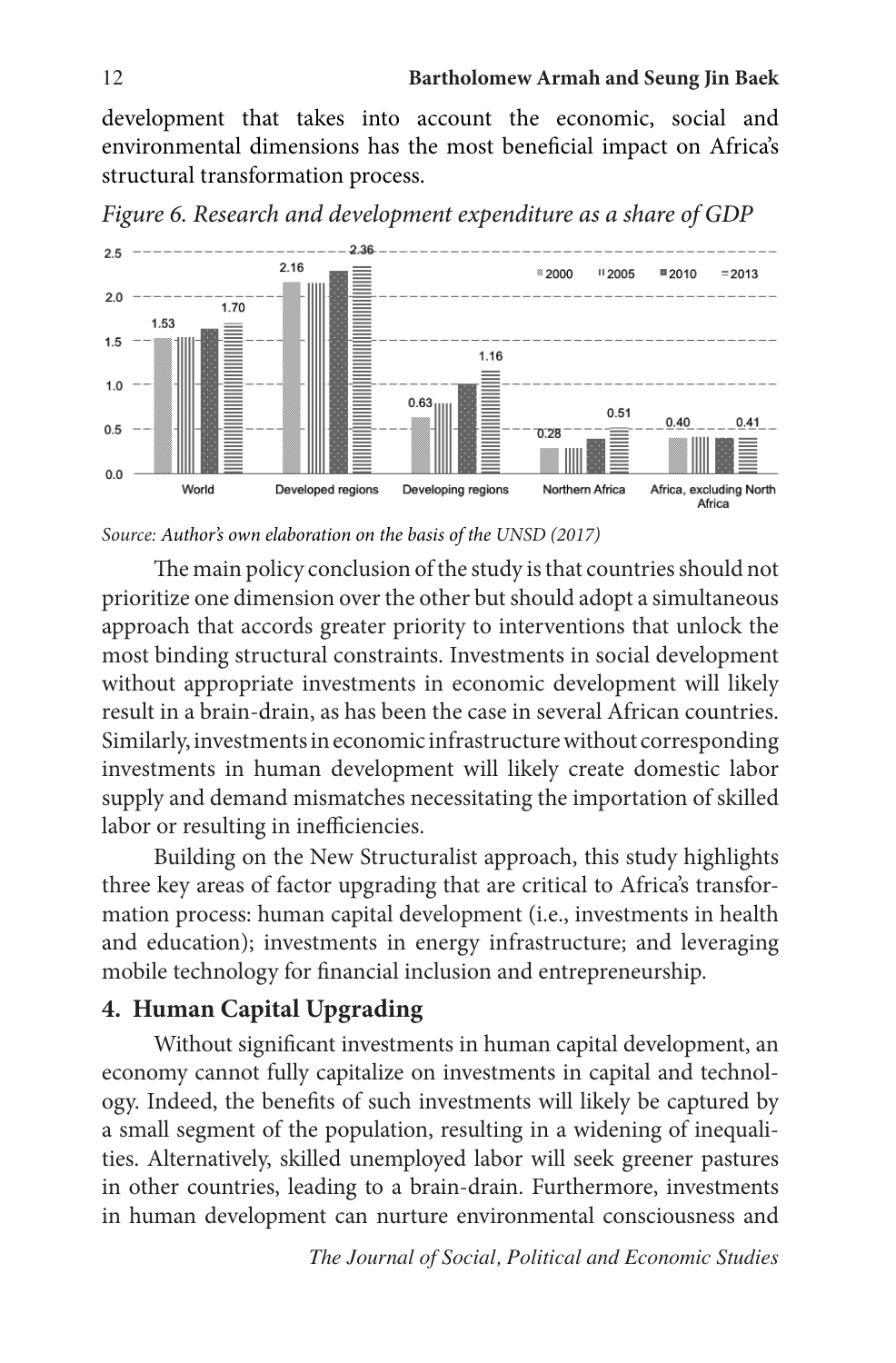#### **Three Interventions to Foster Sustainable Transformation in Africa** 13

promote buy-in for environmentally friendly technologies and policies. Indicators of human capital development in Africa are improving but fall short of the levels required to sustain growth and transformation. Primary enrolment rates improved markedly during the era of the Millennium Development Goals; however, enrollment at the tertiary levels remains low. Furthermore, enrolment is skewed towards the arts and humanities with disproportionately low enrolments in science and technology. The quality of educational facilities as well as the alignment of skills to the requisite needs of the labor market are other areas of concern.

# *Figure 7. Proportion of unemployed receiving unemployment benefits (percent)*



*Source: Author's own elaboration on the basis of the UNSD (2016)*

Moreover, for those with educational qualifications, porous social safety nets coupled with the lack of decent employment opportunities contribute to poverty among the working class. Approximately 60 percent of jobs in Africa are considered vulnerable and less than 1 percent of the unemployed receive unemployment benefits (ILO, 2016). By 2015, one-third of the working population in Sub-Saharan Africa lived in extreme poverty and the incidence of poverty is higher among the youth and women (UNSD, 2016).

Besides skills development, investments in health are also critical for human capital development. There have been marked improvements in health indicators in Africa, particularly in the area of child and maternal deaths, malaria and HIV/AIDS. However, the levels remain high and constitute constraints to human capital development. Maternal mortality declined 35 percent between 2000 and 2015 while under-five mortality fell 46 percent over the same period in Sub-Saharan Africa. These developments are attributable in part to improved access to skilled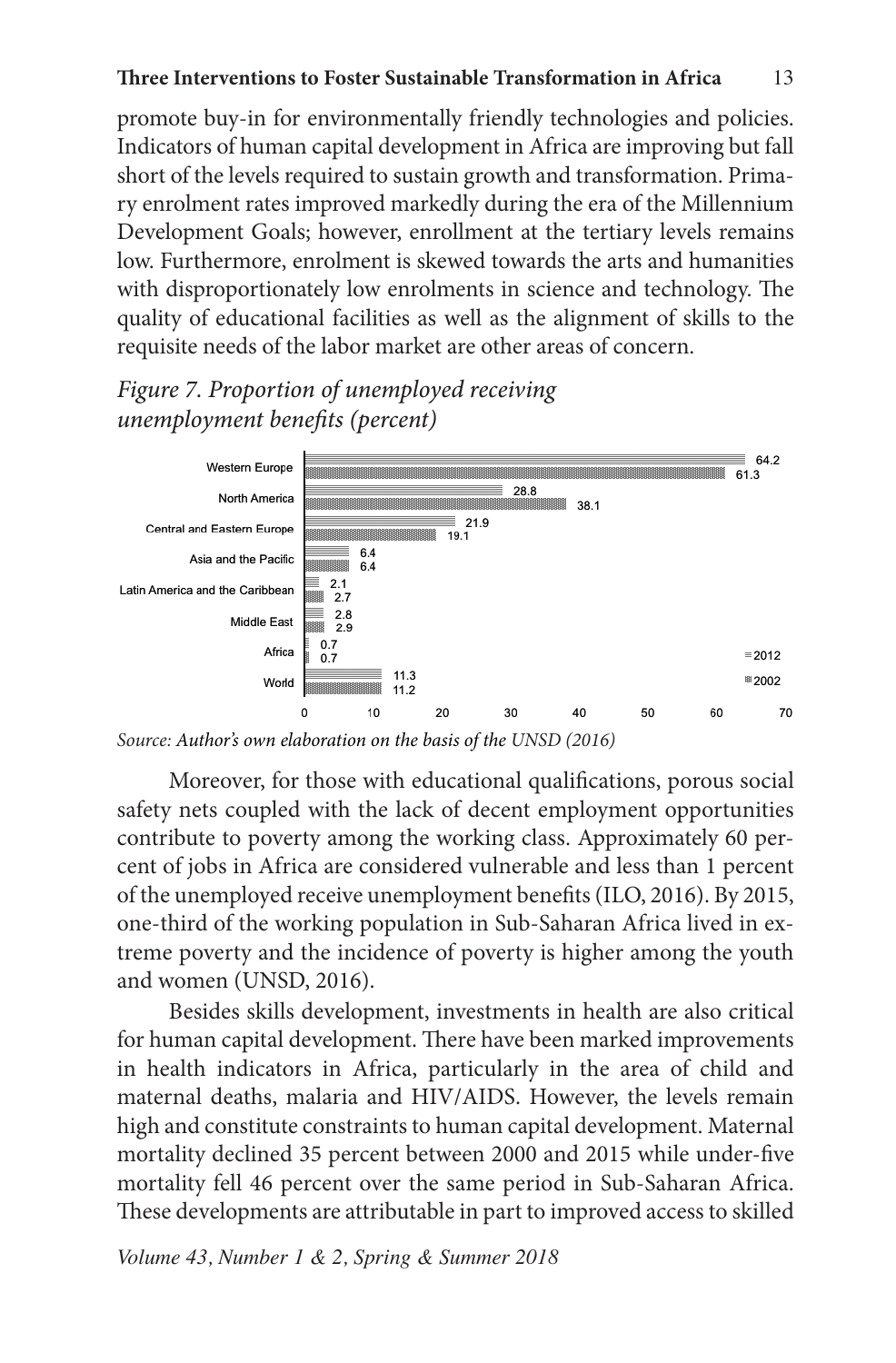birth attendants, vaccinations and a decline in adolescent fertility rates. The latter declined by 21 percent between 2000 and 2015 even though as of 2015 Africa had the highest adolescent birth rate of 102 births per 1,000 women aged 15–19 globally. Notwithstanding these positive improvements, in 2015 there were 546 maternal deaths for every 100,000 live childbirths. In the same year there were 1.5 new cases of HIV/AIDS per 1,000 uninfected people. And for every 1000 live births 83 children did not survive their fifth birthday. In effect, poor health systems are taking a toll on Africa's labor force. Without concerted efforts to improve healthcare, the continent will not reap the full benefits of its human capital.

# **5. Energy**

Energy is the lifeblood of socio-economic activity, with implications for the environment as well. Limited and unreliable access to energy and inefficiencies in transmission and use of energy in Africa constitute a binding constraint to development. The majority (i.e. 75 percent in 2012) of African households have no access to electricity (see figure 8). As a result, power consumption per capita in Africa is estimated at 0.57 MWh/capita in 2014, which is a mere 19 percent of the global per capita consumption of 3.03 MWh/capita (IEA, 2016b).

*Figure 8. Proportion of population with access to electricity (Megajoules per constant USD 2011 PPP GDP)*



*Source: Author's own elaboration on the basis of the UNSD (2016)*

Energy inefficiencies (measured by energy intensity or megajoules per US dollar), particularly in Africa's least developed countries, are almost twice the global average. Inefficiencies stem from the fact that as much as 40 percent of power generated is lost in transmission and distribution. Improving energy efficiency can provide social benefits such as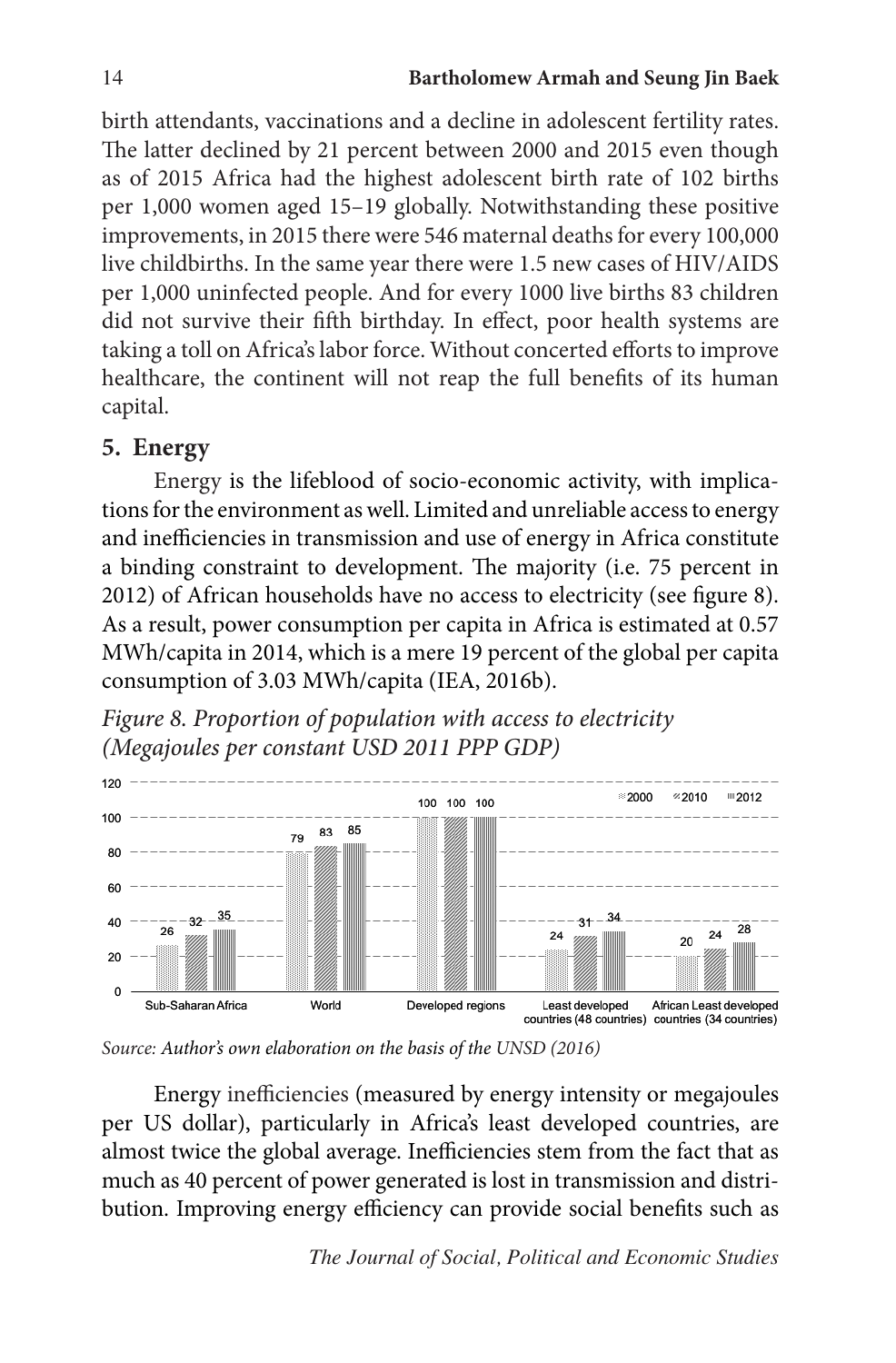reductions in the high energy cost burden faced by low income households and conservation of finite resources such as oil and natural gas.

The economic costs of unreliable access to energy is estimated at 2 percent of Africa's GDP (AfDB, 2014). But the energy challenge has both social and environmental consequences. As of 2013, only 13 percent of the Sub-Saharan Africa population had access to clean fuels, compared to the world average of 58 percent. The main source of energy supply in Africa is solid fuels (i.e., charcoal) and the continent accounted for 29.3 percent of the world's solid biofuels supply, second only to China (29.9 per cent in 2014) (IEA, 2016a).

*Figure 9. Proportion of population with primary reliance on clean fuels and technology*



*Source: Author's own elaboration on the basis of the UNSD (2016)*

The use of solid biofuels, however, has adverse implications for the continent's forest cover. Furthermore, the time spent, particularly by women, in gathering solid fuels for household use decreases the time they spend on educational activities, thus potentially compromising their educational outcomes.

Moreover, approximately 600,000 Africans (mostly women and children) die annually due to indoor air pollution associated with the use of wood fuel for cooking; and 30 percent of health centers operate without electricity, rendering lives at risk in hospitals, as life-saving equipment and services lie unused because of lack of electricity (AfDB, 2014).

Africa's energy deficits also have adverse implications for the education sector. Over 90 percent of Africa's primary schools lack electricity, which in turn affects the quality of learning through its impact on access to training materials such as computers, lighting and basic administrative support systems.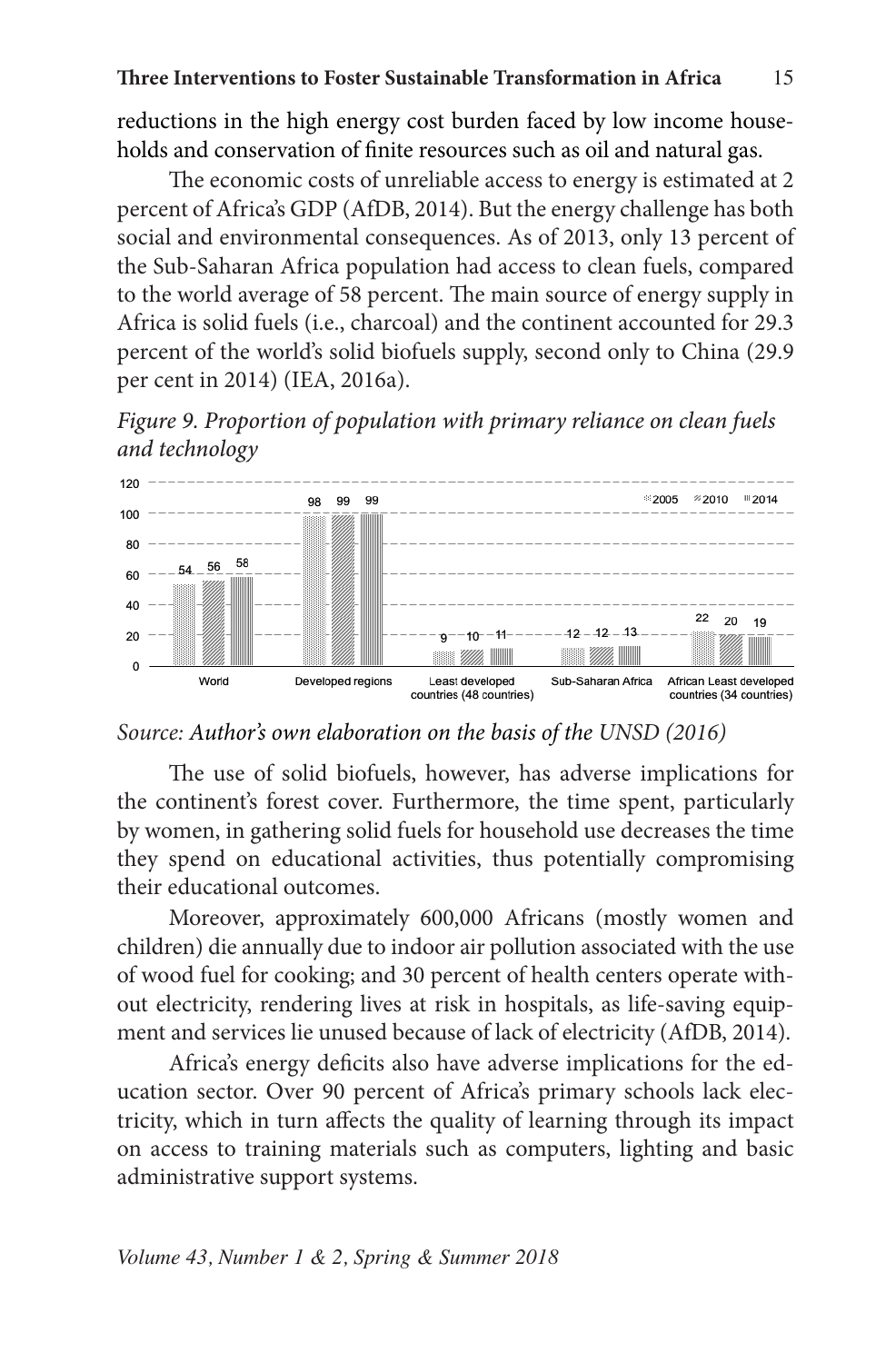### **6. Opportunities for factor upgrading**

# *Exploiting Africa's renewable energy potential*

Globally, renewable energy accounts for 13.8 percent of the total energy supply, with hydro-power constituting the largest (72.3 percent) source of renewable electricity and 16.4 percent of global electricity supply. Solid biofuels/charcoal comprise the largest (66 percent) share of renewables followed by hydro-power (17 percent) and other renewables (i.e., geothermal, liquid biofuels, biogases, solar etc.) which account for a much smaller share of the renewable energy supply. However, solar energy constitutes the fastest growing component of the renewable energy mix. The latter grew at 46.2 percent followed by wind (24 percent) (IEA, 2016a).

The opportunities for addressing Africa's energy deficits are huge in light of its resource endowments. The continent has a significant share of the world's renewable energy: hydropower, bio-energy, geothermal, solar and wind power. Currently it is estimated that only 5 percent of Africa's vast hydropower resources are being tapped. The Democratic Republic of the Congo and Ethiopia alone have the capacity to supply most of Africa's energy needs. But this will require substantial investments in regional interconnection energy networks to enable the trading of electricity. For instance, the Grand Inga on the Congo river can generate 300TwH (Terawatt hours) of hydro-electricity per year, enough to supply 60 percent of the continent's energy needs (AfDB, 2014).

In addition to hydro-power, Africa has strong potential in geothermal energy. Besides Asia/Pacific, the east Africa rift valley has the greatest potential for geothermal energy, with Kenya leading in this area.

Beyond boosting the energy supply, African countries must improve energy efficiency by addressing losses in the generation, transmission and distribution of energy. In Africa, regular maintenance and upgrading of electricity generating plants as well as investments in modernizing transmission and distribution networks will be key to improving energy efficiency.

The decline in energy intensity in developed countries has been driven largely by improved energy efficiency in key end-uses such as vehicles, appliances, and industrial processes. In addition, governments have implemented a wide range of policies and programmes, such as funding research and development (R&D), energy efficiency standards, educational efforts, obligations on market actors and financial incentives to accelerate the development and adoption of energy efficiency measures.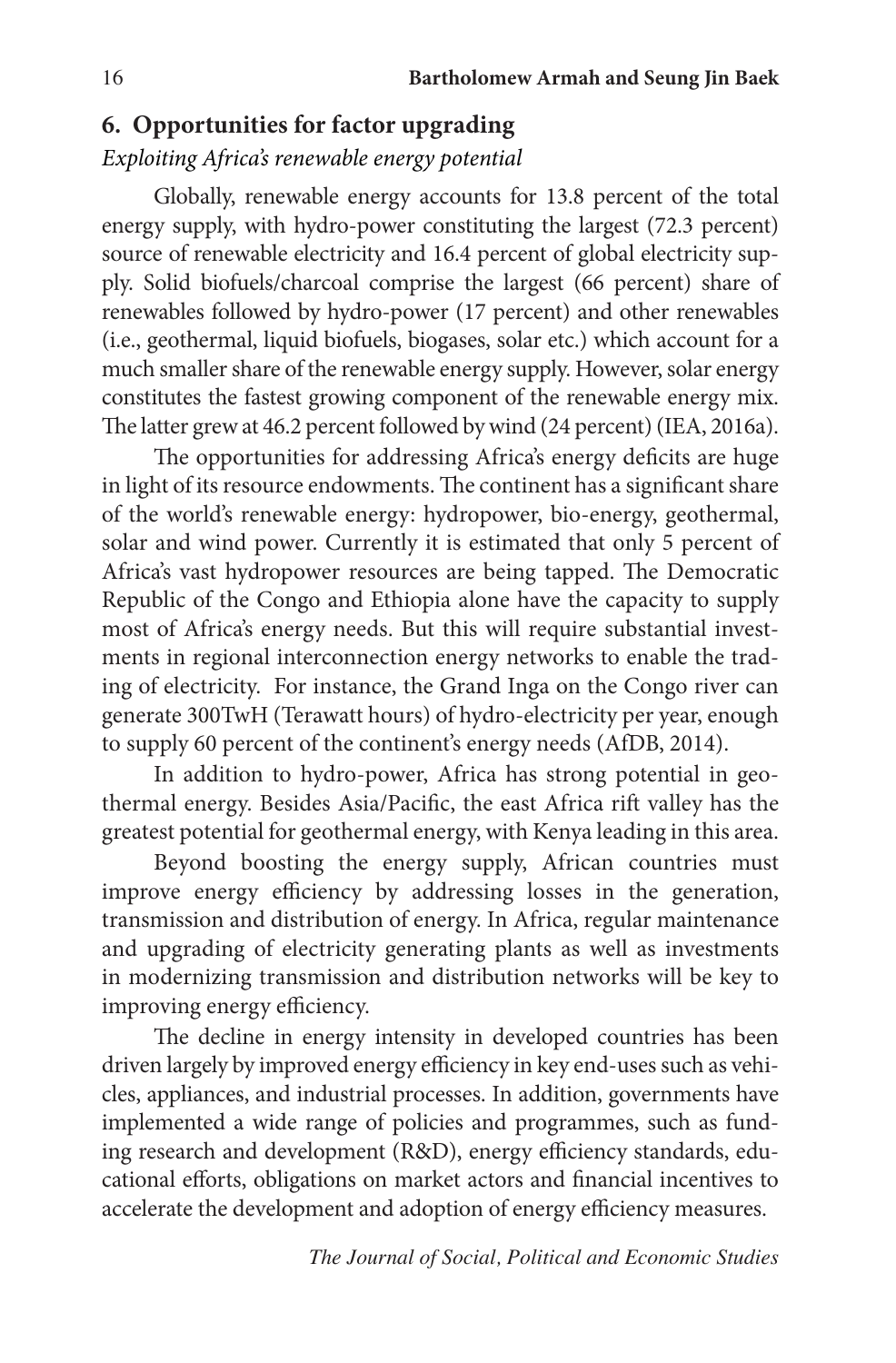#### *Leveraging ICT for Financial inclusion and growth*

Inadequate infrastructure and the lack of financial inclusion are the two most commonly identified constraints that inhibit the expansion of sectors that have the potential to create 'good jobs' (McKinsey Report, 2012). Financial inclusion improves the range, quality and availability of financial services to the unserved and under-served segments of society by promoting access and usage of financial services. It does so by ensuring access by vulnerable and excluded groups to appropriate financial products and services at an affordable cost and in a fair, transparent manner. Beyond access, financial inclusion promotes the usage of such services through financial literacy programmes.

However, most African countries lack adequate financial infrastructure (e.g., low numbers of bank branches and automated teller machines) to absorb the financially excluded, resulting in low levels of financial inclusion. For instance, the continent has the lowest population share of account holders despite a 10 percentage point increase (from 24 percent to 34 percent) over the 2011–2014 period (Demirguc-Kunt et al., 2015). It is noteworthy that account ownership improves with the level of education, reflecting a link between human capital development and financial inclusion (see figure 10).



*Figure 10. Percent share of the Population with Accounts (15yrs +), 2014*

*Source: Author's own elaboration on the basis of the World Bank (2016a)*

Furthermore, at a coverage rate of less than 10 branches per 100,000 people, access to commercial banks is abysmally low. In addition, the cost of remittances in Africa is high and in some cases almost 5 times the 3 percent target stipulated in the Addis Ababa Action Agenda (World Bank, 2016a).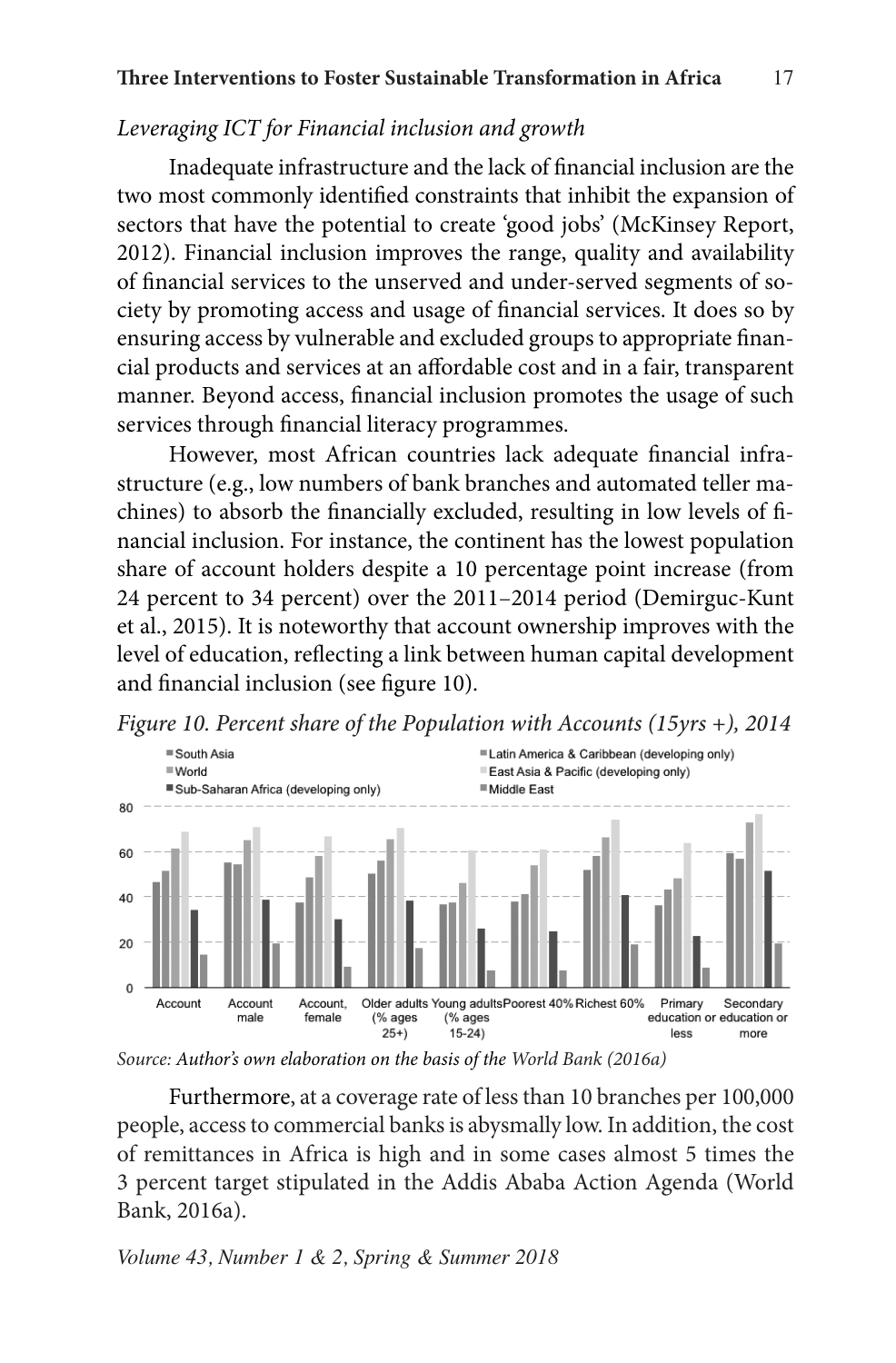Technological innovations that facilitate the use of mobile telephones for financial transactions, coupled with increased access to mobile telephones and the internet, have provided a unique opportunity for Africa to improve financial inclusion and promote inclusive growth despite its weak financial infrastructure. Indeed, there is empirical evidence linking improvements in ICT, particularly mobile telephony, to increased financial inclusion and growth (e.g., Andrianaivo and Kpodar, 2011).

The proportion of the population covered by a 3G mobile network rose exponentially from almost zero in 2007 to 65 percent in 2015. This positive trend has contributed to Africa's leading position in mobile money accounts: just 2 percent of adults worldwide have a mobile money account only, versus approximately 12 percent (or 64 million people) in Sub-Saharan Africa (Demirguc-Kunt et al., 2015).

*Figure 11. Proportion of population covered by 3G mobile network, 2007–2015*



*Source: Author's own elaboration on the basis of the UNSD (2017)*

Access to mobile accounts has been made possible by increased access to mobile phones and advances in mobile technology for financial transactions. For instance, Safaricom, which is mainly a mobile operator, is the founder of M-Pesa and is supported by Vodafone in its application process. M-Pesa provides the opportunity to transfer funds to both M-Pesa customers and non-customers**,** apply for a loan, pay bills, and perform other financial services. M-Pesa is being used to transfer the equivalent of 25 percent of Kenya's total GDP.

Mobile money transfer is the preferred mechanism for the transfer of funds from urban to rural areas, although account ownership varies by gender, income and level of education; individuals with a secondary school or higher education are most likely to have a mobile account. The system has been a source of employment generation in Africa. For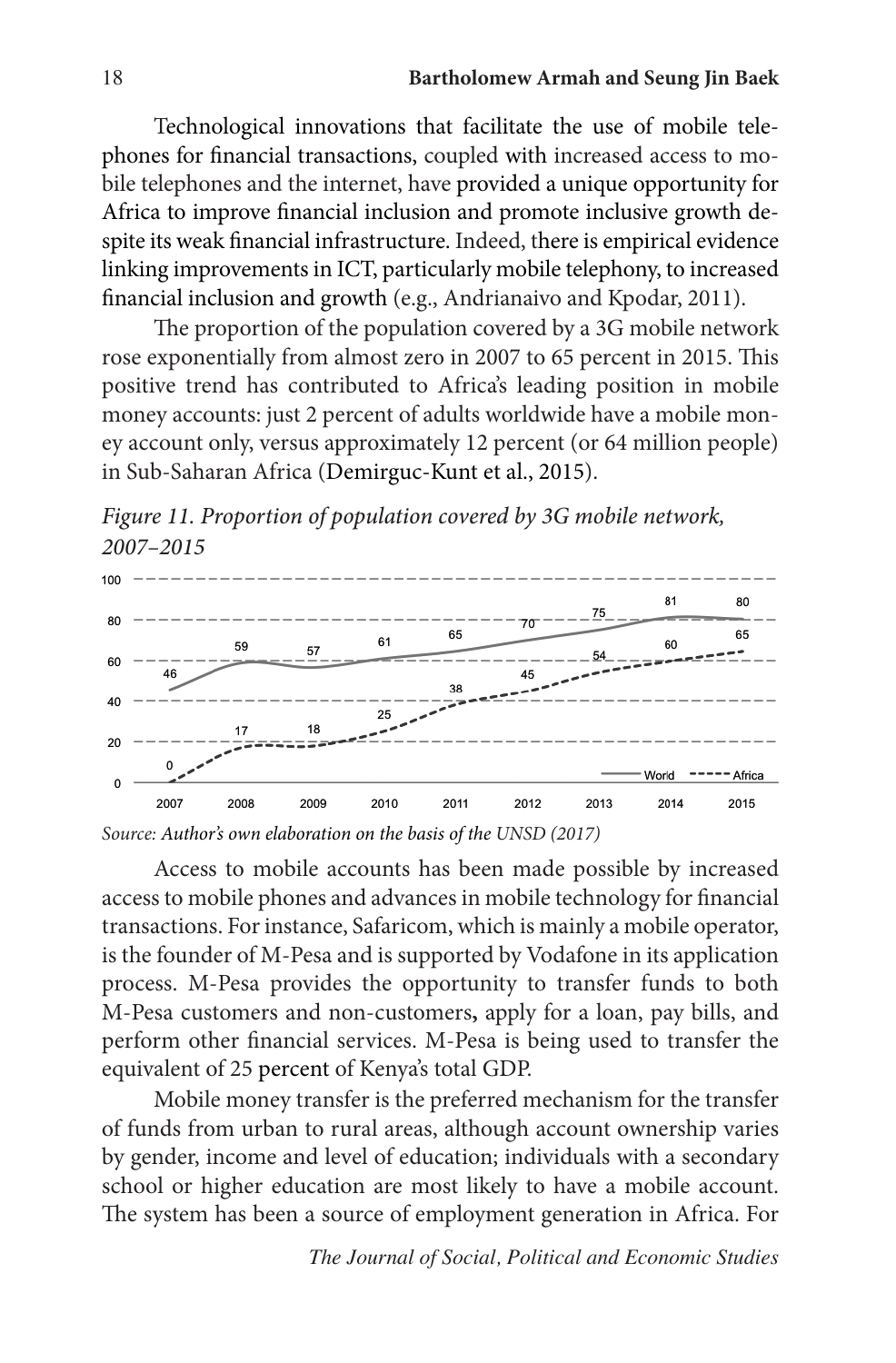instance, Safaricom currently employs 40,000 agents in Kenya to serve 17 million of M-Pesa users. Safaricom has exported the system to Tanzania, Afghanistan and India. It recently introduced a version of M-Pesa in Ethiopia called M-Birr.





*Source: Author's own elaboration on the basis of the World Bank (2016a)*

*Figure 13. Percent of Adult Population with Mobile Accounts, 2014*



*Source: Author's own elaboration on the basis of the World Bank (2016a)*

The use of mobile telephones for financial transactions circumvents the financial infrastructure deficit by facilitating wireless access by underserved groups in developing countries to financial services. By obviating the need for physical bank branches, mobile telephony reduces transaction costs and contributes to the emergence of branchless banking services, thereby improving financial inclusion (Andrianaivo and Kpodar, 2011). In effect, innovations in the use of mobile telephones for financial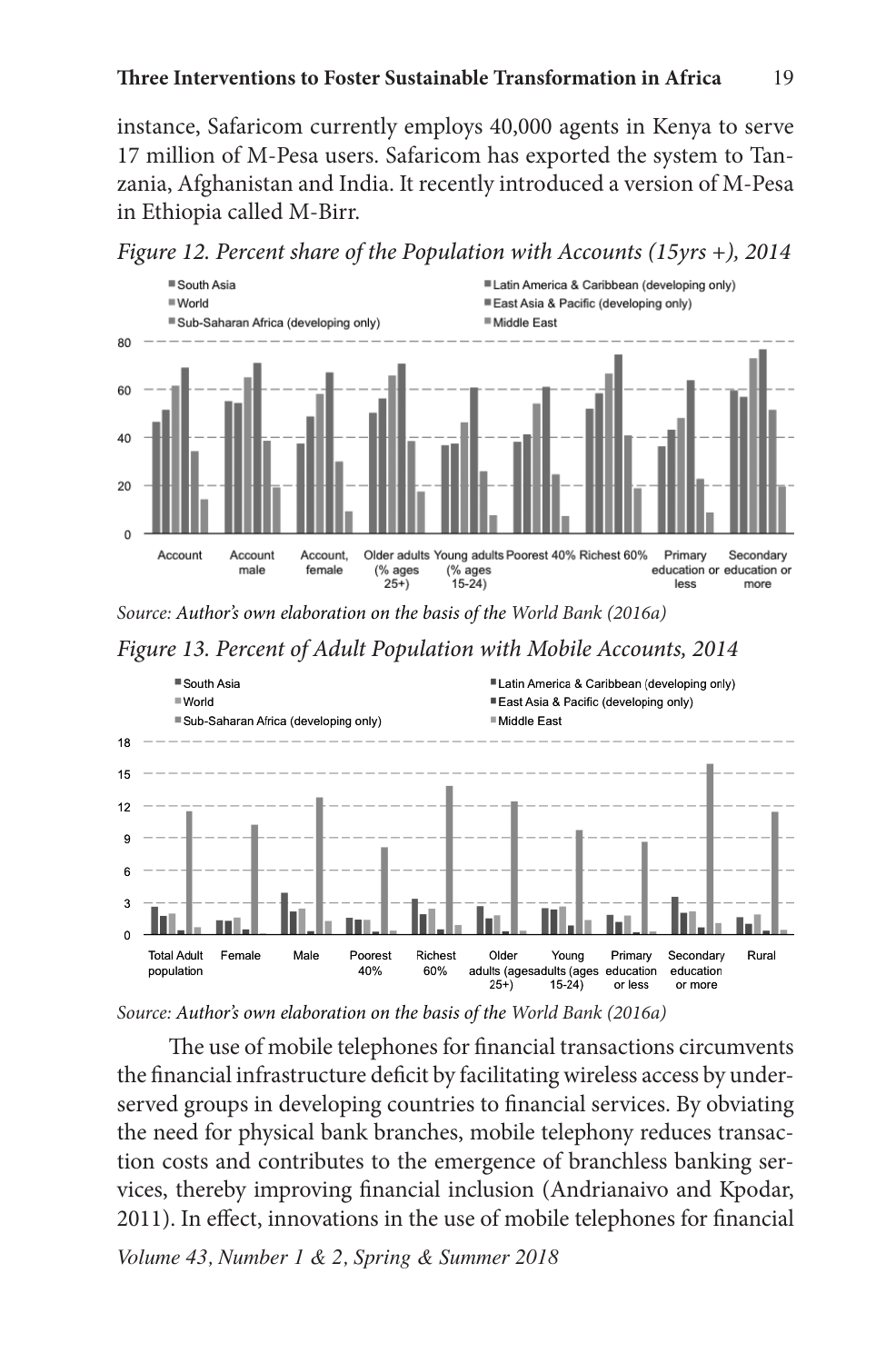transactions have lowered barriers to financial inclusion and crowded in large segments of unserved and underserved groups in Africa.

# **7. Conclusions**

African countries have made substantial progress in advancing socio-economic development in the past decade, but progress has been uneven and the benefits of rapid growth have not been broadly shared. As a result, several countries have prioritized structural transformation as a development objective. These objectives are reflected in the two internationally agreed commitments: Agenda 2063 and the 2030 Agenda for Sustainable Development.

This study examined the feasibility of achieving structural transformation in Africa while complying with the global and continental commitments to economic, social and environmental sustainability. The literature documents potential trade-offs in achieving the triple objectives of economic, social and environmental sustainability. Nonetheless, the empirical evidence underscores the role of proactive government policies in minimizing trade-offs and leveraging synergizes among the three dimensions of sustainable development. Building on the New Structural economics perspectives on transformation, we propose three catalytic and mutually reinforcing areas of intervention that can advance sustainable structural transformation in Africa: investments in renewable energy; investments in human capital development; and investments in financial inclusion.

Sustainable transformation requires a healthy and skilled workforce. In Africa the evidence points to rising primary school enrolment; however, the skills profile of students is skewed towards the arts and humanities with disproportionately low representation in the fields of science and technology. The quality of educational facilities, as well as the alignment of skills to the requisite needs of the labor market, are other areas of concern. Health indicators have also improved markedly, with substantial declines in child and maternal mortality due in part to increased access to skilled birth attendants, vaccinations and a decline in adolescent birth rates. Nevertheless, overall, access to quality healthcare services is limited.

A skilled and healthy workforce will likely emigrate to greener pastures if the conditions for employment and livelihoods generation are limited. Despite its energy endowments, access to energy in Africa is abysmally low and poses a key constraint to industrialization, enterprise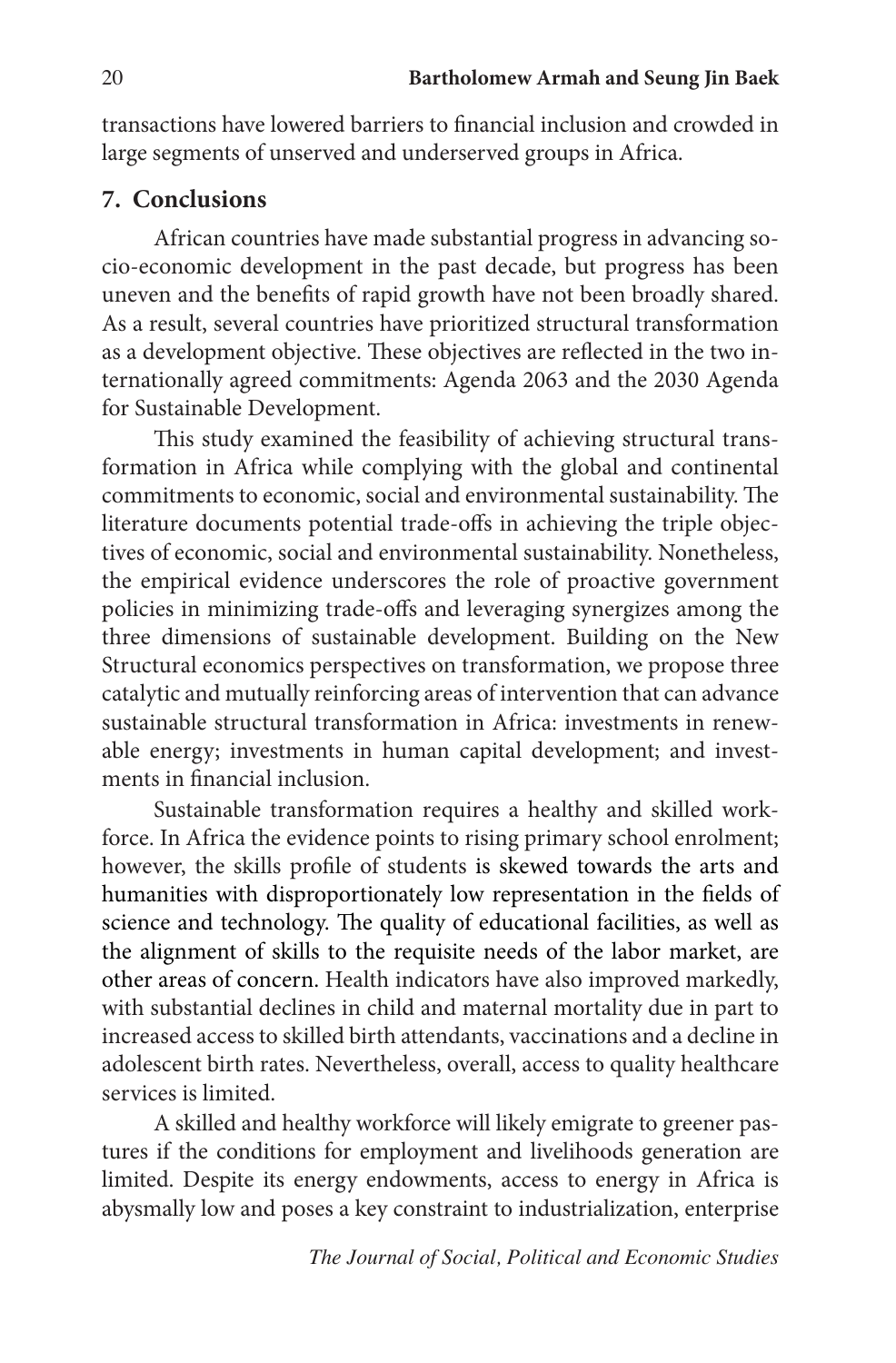development and employment creation. Leveraging the continent's energy potential will be critical for promoting value addition and industrial growth and employment.

The potential for such growth to be inclusive will be further enhanced through measures to promote financial inclusion by facilitating access to financial services by the currently unbanked and underserved segments of the population. The rapid increase in access to mobile phones, coupled with innovations in ICT that make it possible for individuals to have wireless access to financial services, have made Africa a leader in mobile account holders. Policymakers can advance inclusive growth by further leveraging the opportunities provided by innovations in mobile telephony.

#### **References**

- AfDB (African Development Bank) (2012) 'Income Inequality in Africa', Briefing Note 5. Available from: http://www.afdb.org/fileadmin/uploads/afdb/Documents/Policy-Documents/FINAL%20 Briefing%20Note%205%20Income%20Inequality%20in%20Africa.pdf, accessed 7 June 2016.
- AfDB (2014) Development Effectiveness Review: Energy. Printed in Abidjan.
- Aghion, P. and Bolton, P. (1992) 'Distribution and growth in models of imperfect capital markets', European Economic Review, 36(3): 603–611.
- Andrianaivo, M. and Kpodar, A. (2011). ICT, Financial Inclusion, and Growth: Evidence from African Countries. IMF Working Paper AFR Authorized for distribution by Peter Allum April 2011.
- Armah, B., Keita, M., Gueye, A., Bosco, V., Ameso, J., and Chinzara, Z. (2014) 'Structural transformation for inclusive development in Africa: the role of active government policies', Development, 57(3–4): 438–451.
- Armah, B. and Baek, S.J. (2015) 'Can the SDGs Promote Structural Transformation in Africa? An Empirical Analysis', Development, 58(4): 473–491.
- Banerjee, A.V. and Newman, A.F. (1993) 'Occupational Choice and the Process of Development', Journal of Political Economy, 101(2): 274–298.
- *Volume 43, Number 1 & 2, Spring & Summer 2018*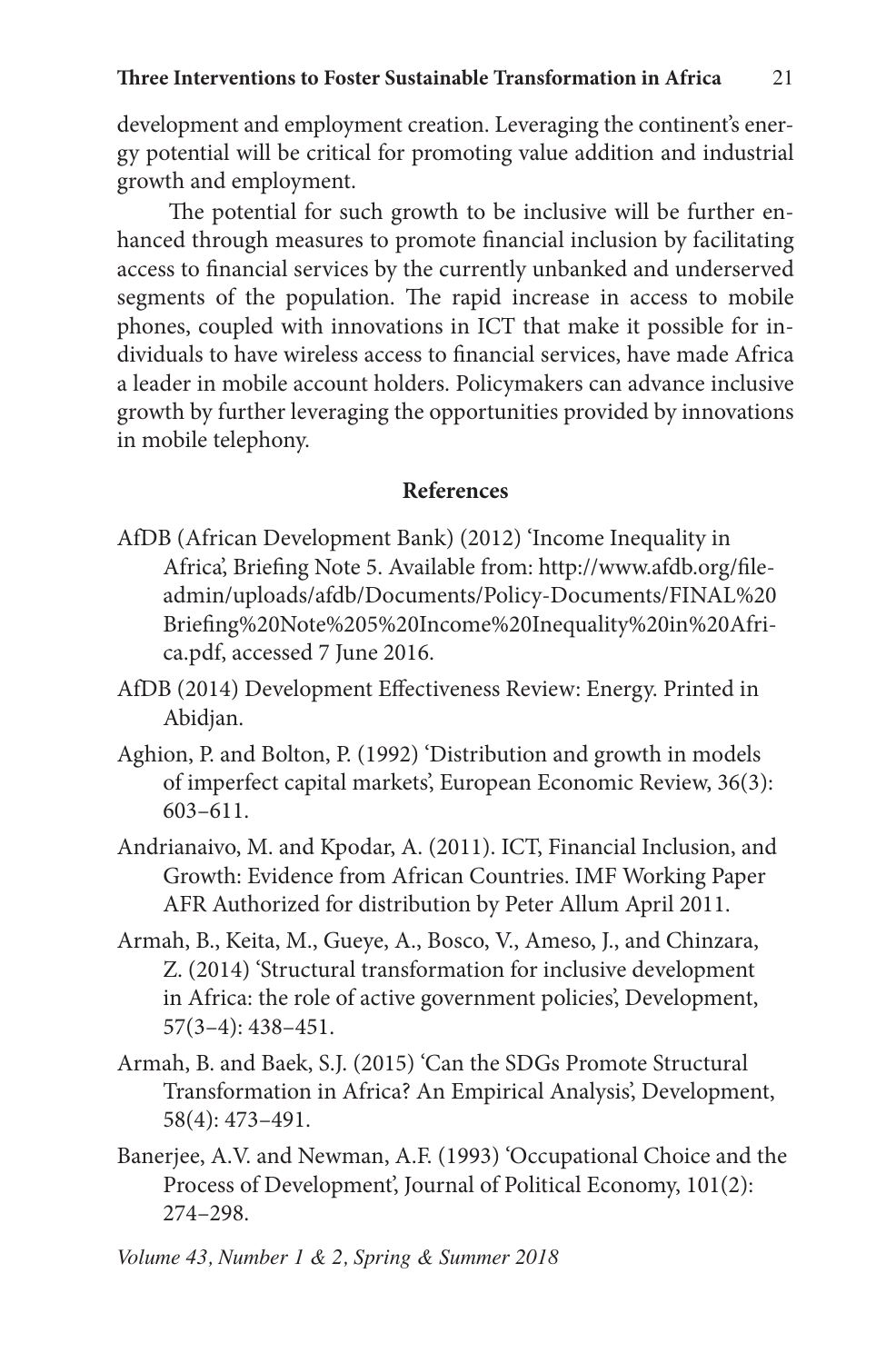- Bhattacharjee, S. and Iftikhar, U.A. (2011) Greening Human Development: Capturing Wins in Equity and Environmental Sustainability. UNDP Human Development Report.
- Chang, Y.S. and Baek, S.J. (2010) 'Limit to improvement: myth or reality? Empirical analysis of historical improvement on three technologies influential in the evolution of civilization', Technological Forecasting and Social Change, 77(5): 712–729.
- Collier, P. and Venables, A.J. (2012) 'Greening Africa? Technologies, endowments and the latecomer effect', Energy Economics, 34: S75–S84.
- Dabla-Norris, E., Thomas, A., Garcia-Verdu, R. and Chen, Y. (2013) 'Benchmarking structural transformation across the world', IMF Working Paper WP/13/176. Available from: https://www.imf.org/ external/pubs/ft/wp/2013/wp13176.pdf, accessed 3 April 2016.
- Dasgupta, P. (2013) 'The nature of economic development and the economic development of nature', Economic and Political Weekly, 48(51): 38–51.
- Demirguc-Kunt, A., Klapper, L., Singer, D. and Oudheusden, P.V. (2015) 'The Global Findex Database 2014: Measuring Financial Inclusion Around the World.' Policy Research Working Paper 7255, World Bank, Washington, DC.
- ECA (Economic Commission for Africa) (2011) 'Assessing Progress towards the Millennium Development Goals'. Addis Ababa: ECA.
- ECA (2014) 'Assessing Progress towards the Millennium Development Goals'. Addis Ababa: ECA.
- ECA, AUC (African Union Commission), AfDB and UNDP (United Nations Development Programme) (2015) 'MDG Report 2015 assessing progress in Africa toward the Millennium Development Goals: lessons learned in implementing the MDGs'. Addis Ababa: ECA.
- ECA, AUC, AfDB and UNDP (2016) 'MDGs to Agenda 2063/SDGs Transition Report 2016: Towards an integrated and coherent approach to sustainable development in Africa'. Addis Ababa: ECA.
- European Environmental Agency (2017) Official website. Available from https://www.eea.europa.eu/data-and-maps/indicators/eea-32-sulphur-dioxide-so2-emissions-1/assessment-3, accessed 25 May 2017.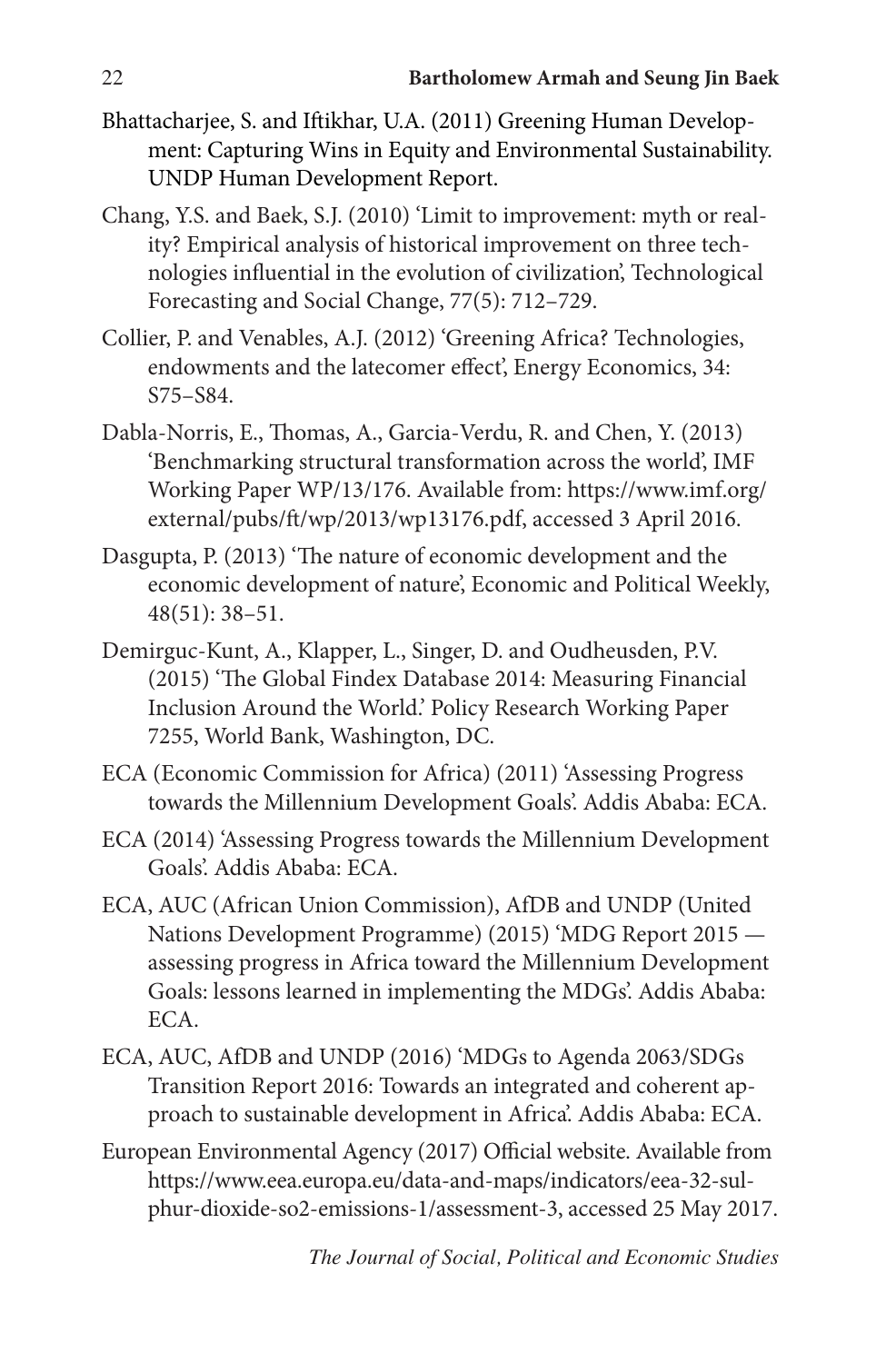#### **Three Interventions to Foster Sustainable Transformation in Africa** 23

- Grossman, G.M and Krueger, A.B. (1995) 'Economic growth and the environment', Quarterly Journal of Economics, 110: 353–377.
- Hamilton, K. and Clemens, M. (1999) 'Genuine savings rates in development countries', World Bank Economic Review, 13: 333–356.
- Herzer, D. and Vollmer, S. (2012) 'Inequality and growth: evidence from panel cointegration', Journal of Economic Inequality, 10(4): 489–503.
- IEA (International Energy Agency) (2016a) Key Renewables Trends. Excerpt from the publication: "Renewables Information (2016)".
- IEA (2016b) Statistical database. Available from: http://www.iea. org/statistics/statisticssearch/report/?country=WORLD&product=indicators&year=2014, accessed 11 June 2017.
- ILO (2016), World Employment Social Outlook, "Trends 2016".
- Kaelble, H. and Thomas, M. (1991) Income Distribution in Historical Perspective. Cambridge: Cambridge University Press.
- Kuznets, S. (1955) 'Economic growth and income inequality', American Economic Review, 49: 1–28.
- Lin, J. (2012): New Structural Economics: A Framework for Rethinking Development and Policy, World Bank
- López-Menéndez, A.J., Pérez, R. and Moreno, B. (2014) 'Environmental costs and renewable energy: Re-visiting the Environmental Kuznets Curve'. Journal of Environmental Management, 145(1): 368–373.
- Mckinsey Global Institute (2012) 'Africa at Work: Job Creation and Inclusive Growth'. Available from: https://www.mckinsey.com/~/ media/McKinsey/Global%20Themes/Middle%20East%20and%20 Africa/Africa%20at%20work/b%20test/MGI\_Africa\_at\_work\_ August\_2012\_Full\_Report.ashx, accessed 4 May 2016.
- McMillan, M. and Rodrik, D. (2011) 'Globalization, Structural Change and Productivity Growth', In Bachetta, M. and Jansen, M. (eds.), Making Globalization Socially Sustainable. Geneva: WTO Publications.
- Michaelowa, A. and Michaelowa, K. (2009) 'Does Human Development Really Require Greenhouse Gas Emissions?', In Palosuo, E. (eds.), Rethinking Development in a Carbon-Constrained World: Development Cooperation and Climate Change, Ministry for Foreign Affairs of Finland, Helsinki 2009, pp. 170–183.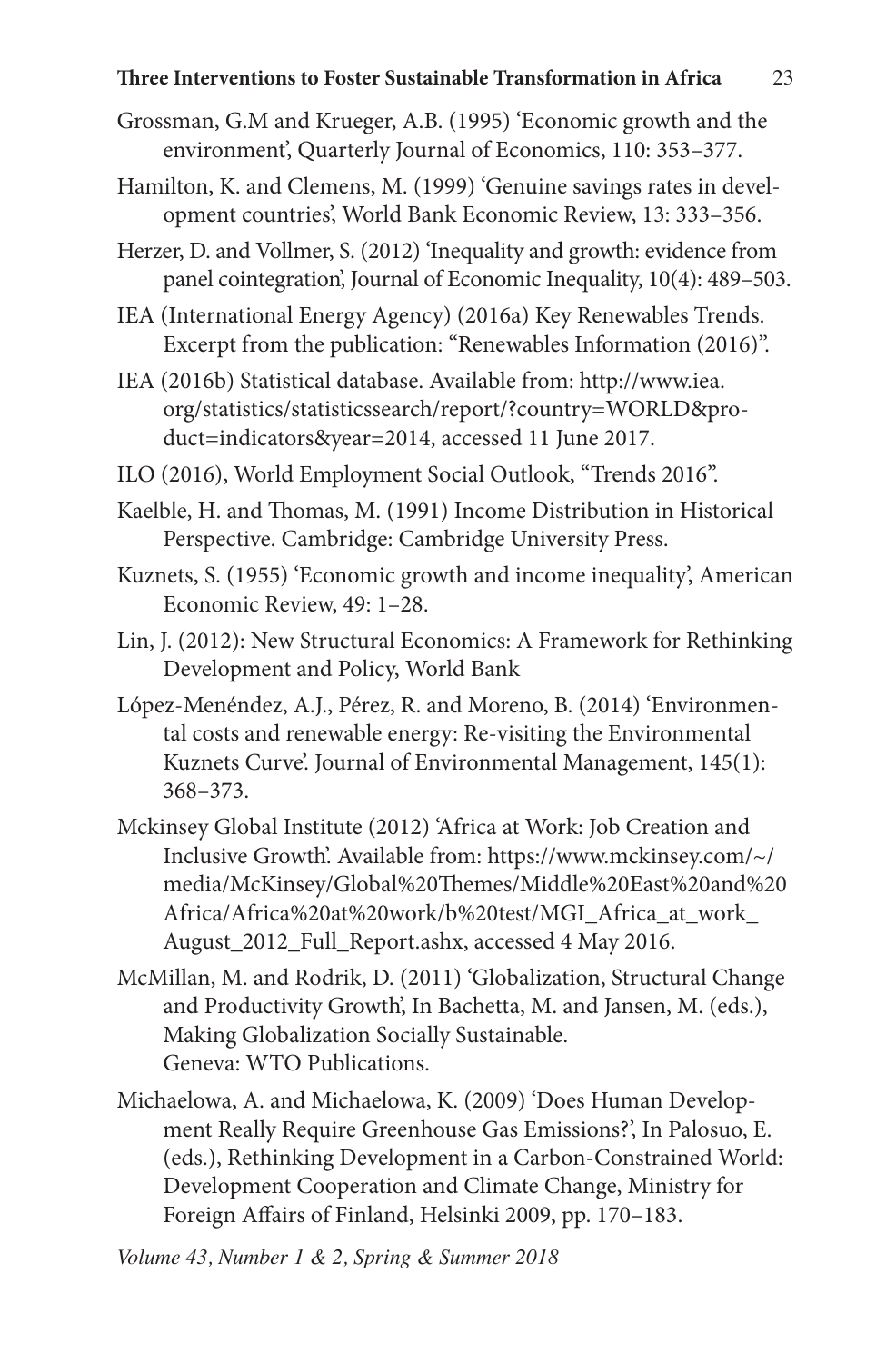- Palma, J.G. (2011) 'Homogeneous middles vs. heterogeneous tails, and the end of the 'Inverted-U': it's all about the share of the rich', Development and Change, 42: 87–153.
- Pearce, D.W. and Atkinson, G. (1993) 'Capital theory and the measurement of sustainable development: an indicator of weak sustainability', Ecological Economics, 8:103–108.
- Perotti, R. (1996) 'Growth, income distribution and democracy: what the data say', Journal of Economic Growth, 1(2): 149–187.
- Piketty, T. (1997) 'The Dynamics of the Wealth Distribution and the Interest Rate with Credit Rationing', Review of Economic Studies, 64(2): 173–189.
- Repetto, R., Magrath, W., Wells, M., Beer, C. and Rossini, F. (1989) 'Wasting assets: natural resources in the national income accounts'. Washington DC: World Resources Institute.
- Simon, D. (2013) 'Climate and environmental change and the potential for greening African cities', Local Economy. 28(2): 203–217.
- Smith, A. (1982/1759) 'The Theory of Moral Sentiments'. In Raphael, D. and Macfie, A.L. (eds.), Indianapolis, IN: Liberty Classics (first published in 1759).
- Stiglitz, J.E. (1996) 'Some Lessons From The East Asian Miracle', World Bank Research Observer, 11(2): 151–177.
- Timmer, C.P. (2007) 'The structural transformation and the changing role of agriculture in economic development: Empirics and implications', Wendt Lecture. Washington, DC: American Enterprise Institute. Available from: https://fse.fsi.stanford.edu/sites/default/ files/Timmer\_wendt\_lecture.pdf, accessed 8 March 2016.
- UN (2012) 'The future we want'. Resolution adopted by the General Assembly on 27 July 2012. New York: UN. Available from: http://www.un.org/en/ga/search/view\_doc.asp?symbol=%20A/ RES/66/288, accessed 18 November 2015.
- UNCTAD (United Nations Conference on Trade and Development) (2012) 'Economic development in Africa Report 2012: Structural transformation and sustainable development in Africa'. Geneva: UNCTAD.